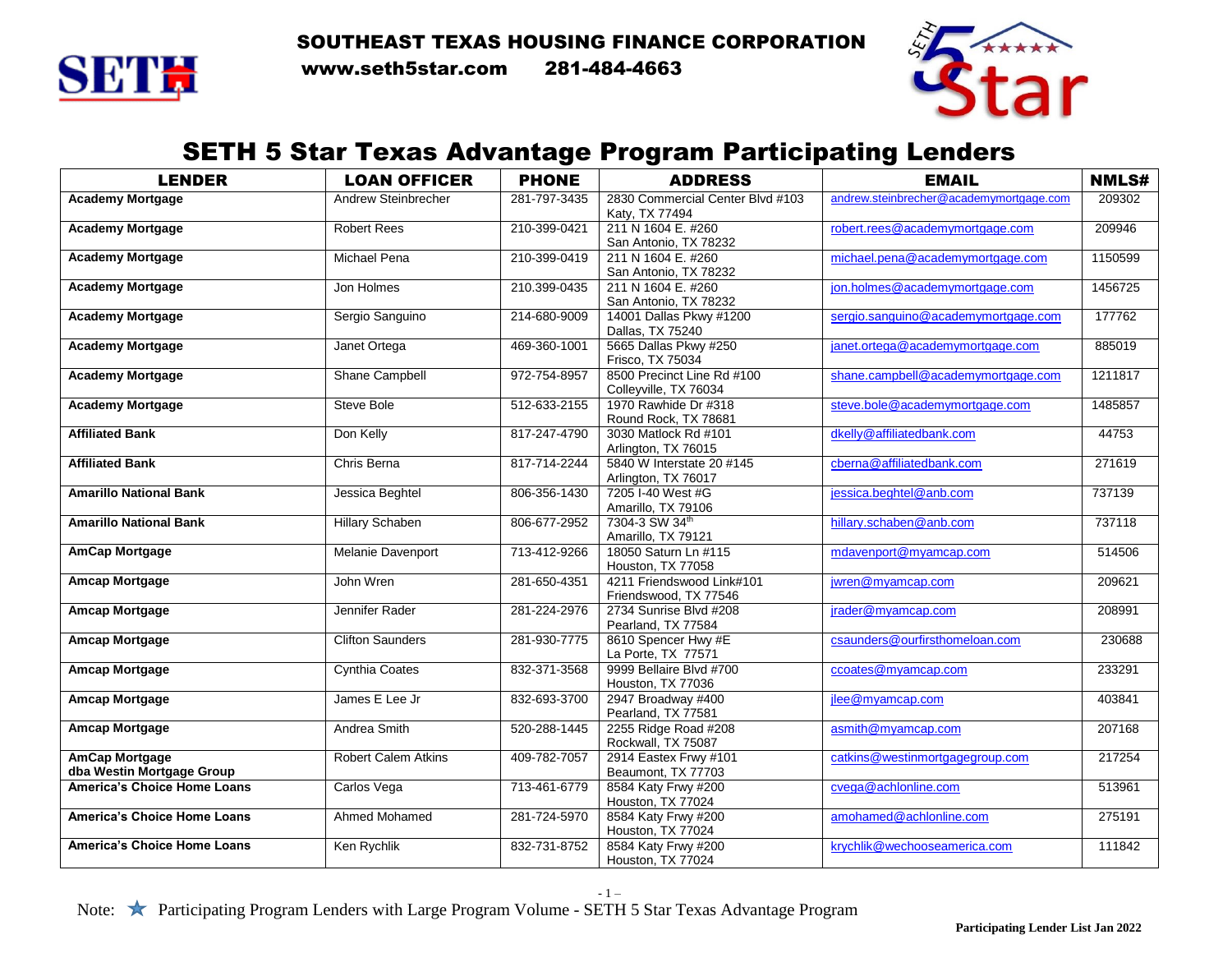

www.seth5star.com 281-484-4663

| <b>America's Choice Home Loans</b>        | Joseph A Davis            | 713-821-9735 | 8584 Katy Frwy #200                             | jdavis@wechooseamerica.com       | 268246  |
|-------------------------------------------|---------------------------|--------------|-------------------------------------------------|----------------------------------|---------|
|                                           |                           |              | Houston, TX 77024                               |                                  |         |
| <b>AmericanBank</b>                       | Monique Espinosa          | 361-653-5383 | 5033 Saratoga Blvd                              | moniquee@americanbak.com         | 613885  |
|                                           |                           |              | Corpus Christi, TX 78413                        |                                  |         |
| <b>American National Bank &amp; Trust</b> | <b>Brad Davidson</b>      | 940-397-2320 | 1920 Elmwood N Ave                              | bradd@amnat.com                  | 911514  |
|                                           |                           |              | Wichita Falls, TX 76308                         |                                  |         |
| <b>American National Bank &amp; Trust</b> | Chris Rogers              | 940-397-2492 | 1920 Elmwood N Ave                              | chrisr@amnat.com                 | 525021  |
| <b>American National Bank &amp; Trust</b> | <b>Caroline Groves</b>    | 940-397-2377 | Wichita Falls, TX 76308<br>1920 Elmwood N Ave   | carolineg@amnat.com              | 1105394 |
|                                           |                           |              | Wichita Falls, TX 76308                         |                                  |         |
| <b>American National Bank &amp; Trust</b> | Micha Lambeth             | 940-397-2405 | 1920 Elmwood N Ave                              | michal@amnat.com                 | 1019471 |
|                                           |                           |              | Wichita Falls, TX 76308                         |                                  |         |
| <b>American National Bank &amp; Trust</b> | Benjamin Young            | 940-397-2335 | 1920 Elmwood N Ave                              | benjaminy@amnat.com              | 727533  |
|                                           |                           |              | Wichita Falls, TX 76308                         |                                  |         |
| <b>American National Bank &amp; Trust</b> | <b>Jill Winfrey</b>       | 214-974-6023 | 1500 W 7 <sup>th</sup> St                       | iillw@amnat.com                  | 408703  |
|                                           |                           |              | Ft Worth, TX 76102                              |                                  |         |
| <b>Aspire Lending</b>                     | Jesse Wilde               | 210-488-4366 | 3512 Paesanos Pkwy #103                         | jwilde@aspirelending.com         | 357100  |
|                                           |                           |              | Shavano Park, TX 78231                          |                                  |         |
| <b>Atlantic Bay Mortgage Group</b>        | <b>Mary Maples</b>        | 713-553-6377 | 2600 South Shore Blvd #300                      | marymaples@atlanticbay.com       | 404158  |
|                                           |                           |              | League City, TX 77573                           |                                  |         |
| <b>Bank of Texas Mortgage</b>             | <b>Robert Guilhoux</b>    | 214-706-0315 | 7600 W Northwest Hwy                            | rguilhoux@bankoftexas.com        | 1572688 |
|                                           |                           |              | Dallas, TX 75225                                |                                  |         |
| <b>Bank of Texas Mortgage</b>             | <b>Richard Martinez</b>   | 469-693-2305 | 3200 Heritage Trace Pkwy<br>Ft. Worth, TX 76117 | richard.martinez@bankoftexas.com | 621899  |
| <b>Bank of Texas Mortgage</b>             | Indy Sandhu               | 817-427-7446 | 500 Grapevine Hwy                               | isandhu@bankoftexas.com          | 621455  |
|                                           |                           |              | Hurst, TX 76054                                 |                                  |         |
| <b>Bank of Texas Mortgage</b>             | Dan Lemieux               | 210-306-2404 | 9901 IH 10 West #100                            | dlemieux@bankoftexas.com         | 621774  |
|                                           |                           |              | San Antonio, TX 78230                           |                                  |         |
| <b>Bank of Texas Mortgage</b>             | Cori Scherer              | 713-357-2241 | 3009 Post Oak Blvd #1300                        | cscherer@bankoftexas.com         | 1844912 |
|                                           |                           |              | Houston, TX 77056                               |                                  |         |
| <b>Bank of Texas Mortgage</b>             | <b>Tom Hallock</b>        | 512-527-6821 | 11044 Research Blvd Bldg C#100                  | thallock@bankoftexas.com         | 621397  |
|                                           |                           |              | Austin, TX 78759                                |                                  |         |
| <b>Bank of Texas Mortgage</b>             | Beth Nicoson              | 512-527-6815 | 11044 Research Blvd Bldg C#100                  | bnicoson@bankoftexas.com         | 621446  |
|                                           |                           |              | Austin, TX 78759                                |                                  |         |
| <b>Bank of Texas Mortgage</b>             | Mark Wilkerson            | 512-527-6818 | 11044 Research Blvd Bldg C#100                  | mwilkerson@bankoftexas.com       | 364258  |
| <b>Benchmark Ark-La-Tex</b>               | Aaron Rue                 | 713-802-7045 | Austin, TX 78759<br>9186 Katy Frwy #200         | Aaron.rue@benchmark.us           | 265716  |
| $\bigstar$<br><b>Financial Services</b>   |                           |              | Houston, TX 77056                               |                                  |         |
| <b>Benchmark Ark-La-Tex</b>               | Alex Castillo             | 210-669-5858 | 9901 IH 10 West #8004                           | alex.castillo@benchmark.us       | 232092  |
| ★<br><b>Financial Services</b>            |                           |              | San Antonio, TX 78230                           |                                  |         |
| <b>Benchmark Ark-La-Tex</b><br>$\bigstar$ | <b>Courtney Hunsucker</b> | 713-802-7021 | 9186 Katy Frwy #200                             | Courtney.hunsucker@benchmark.us  | 268154  |
| <b>Financial Services</b>                 |                           |              | Houston, TX 77024                               |                                  |         |
| <b>Benchmark Ark-La-Tex</b><br>★          | Dawn Stewart              | 832-476-4171 | 9186 Katy Frwy #200                             | Dawn.stewart@benchmark.us        | 896143  |
| <b>Financial Services</b>                 |                           |              | Houston, TX 77024                               |                                  |         |
| <b>Benchmark Ark-La-Tex</b><br>$\bigstar$ | Leighanne Mitchell        | 713-802-7036 | 9186 Katy Frwy #200                             | Leighanne.mitchell@benchmark.us  | 1098710 |
| <b>Financial Services</b>                 |                           |              | Houston, TX 77024                               |                                  |         |

 $-2-$ 

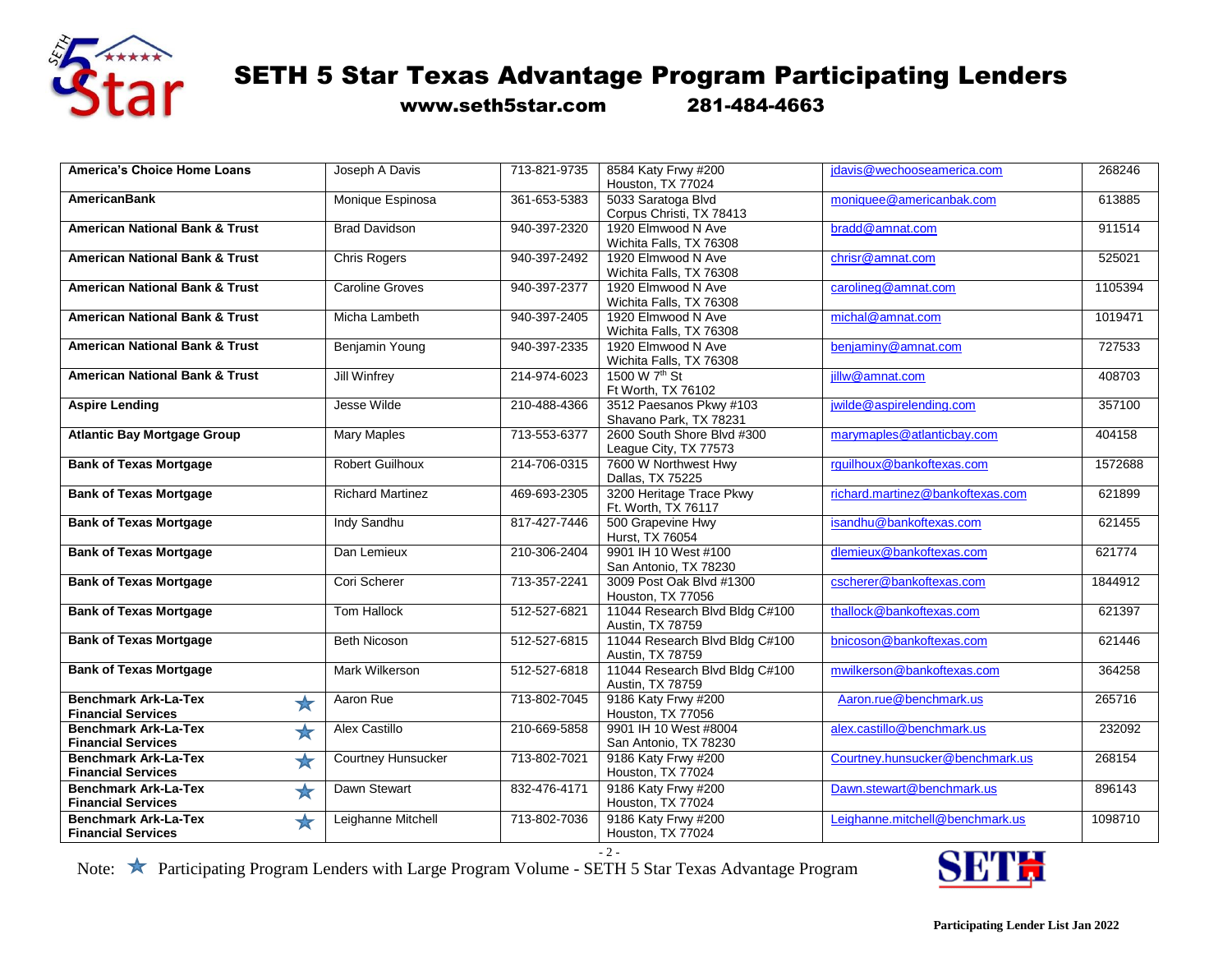

www.seth5star.com 281-484-4663

| <b>Benchmark Ark-La-Tex</b><br>$\bigstar$<br><b>Financial Services</b> | <b>Hunter Nevotti</b>   | 713-802-7043 | 9186 Katy Frwy #200<br>Houston, TX 77024          | Hunter.nevotti@benchmark.us           | 1235544  |
|------------------------------------------------------------------------|-------------------------|--------------|---------------------------------------------------|---------------------------------------|----------|
| <b>Benchmark Ark-La-Tex</b><br>$\bigstar$<br><b>Financial Services</b> | Kim Tran                | 832-654-5324 | 5160 Tennyson Pkwy #2000W<br>Plano, TX 75024      | Kim.tran@benchmark.us                 | 375813   |
| <b>Benchmark Ark-La-Tex</b><br>$\bigstar$<br><b>Financial Services</b> | <b>Billy Greer</b>      | 713-802-7041 | 9186 Katy Frwy #200<br>Houston, TX 77024          | billy.greer@benchmark.us              | 924928   |
| <b>Benchmark Ark-La-Tex</b><br>★<br><b>Financial Services</b>          | Nikki Thompson          | 432-897-4577 | 3211 W Wadley #14<br>Midland, TX 79707            | nikki.thompson@benchmark.us           | 809823   |
| <b>Benchmark Ark-La-Tex</b><br>$\bigstar$<br><b>Financial Services</b> | Sarai Torres            | 432-257-3431 | 4555 E University Blvd #D5<br>Odessa, TX 79762    | sarai.torres@benchmark.us             | 809188   |
| <b>Cadence Bank</b>                                                    | Kari Mays               | 979-299-3066 | 130 Parking Way #130A<br>Lake Jackson, TX 77566   | kari.mays@bxs.com                     | 1113189  |
| <b>Cadence Bank</b>                                                    | <b>Kellie Mays</b>      | 979-299-3066 | 130 Parking Way #130A<br>Lake Jackson, TX 77566   | kellie.mays@bxs.com                   | 18725989 |
| <b>Cadence Bank</b>                                                    | Chelsea Gotcher         | 979-299-3066 | 130 Parking Way #130A<br>Lake Jackson, TX 77566   | chelsea.gotcher@bxs.com               | 2006305  |
| <b>Caliber Home Loans</b>                                              | Shelley Lamb            | 504-554-1554 | 6620 Cypresswood Dr #150<br>Spring, TX 77379      | shelley.lamb@caliberhomeloans.com     | 108865   |
| <b>Caliber Home Loans</b>                                              | <b>Charlie Scoville</b> | 281-547-6705 | 6620 Cypresswood Dr #150<br>Spring, TX 77379      | charlie.scoville@caliberhomeloans.com | 1122651  |
| <b>Caliber Home Loans</b>                                              | Nathan Wilson           | 346-772-3413 | 1106 S Friendswood Dr #A<br>League City, TX 77546 | nathan.wilson@caliberhomeloans.com    | 331333   |
| <b>Caliber Home Loans</b>                                              | Jerry Scott             | 469-513-7800 | 5950 Sherry Lane #415<br>Dallas, TX 75225         | jerry.scott@caliberhomeloans.com      | 184049   |
| <b>Capstar Lending, LLC</b>                                            | Nora Slyter             | 512-757-2713 | 6836 Austin Center Blvd #110<br>Austin, TX 78731  | nora.slyter@capstarlending.com        | 216612   |
| <b>Capstar Lending, LLC</b>                                            | <b>Michael Scott</b>    | 512-459-2419 | 6836 Austin Center Blvd #110<br>Austin, TX 78731  | michael.scott@capstarlending.com      | 216603   |
| <b>Capstar Lending, LLC</b>                                            | <b>Todd Kurio</b>       | 512-459-2405 | 6836 Austin Center Blvd #110<br>Austin, TX 78731  | todd.kurio@capstarlending.com         | 216616   |
| <b>Cardinal Financial Company</b>                                      | Jordan O'Brien          | 949-302-0988 | 5001 Spring Valley Rd #500W<br>Dallas, TX 75244   | jordan.obrien@CardinalFinancial.com   | 1108451  |
| <b>Cardinal Financial Company</b>                                      | Jill Clifton            | 469-299-4618 | 6031 Connection Dr #700<br>Irving, TX 75039       | jill.clifton@cardinalfinancial.com    | 237394   |
| <b>Cardinal Financial Company</b>                                      | Kyle Shuman             | 806-451-5021 | 6031 Connection Dr #700<br>Irving, TX 75039       | kyle.shuman@cardinalfinancial.com     | 871087   |
| <b>Cardinal Financial Company</b>                                      | <b>Aubrey Miller</b>    | 817-793-8288 | 5055 W Park Blvd #300<br>Plano, TX 75093          | aubrey.miller@cardinalfinancial.com   | 1039583  |
| <b>Certainty Home Loans</b>                                            | Jennifer Perrin         | 361-438-6640 | 321 Texan Trail #220<br>Corpus Christi, TX 78411  | jperrin@certaintyhomeloans.com        | 239182   |
| <b>Certainty Home Loans</b>                                            | <b>Ricki Whittle</b>    | 361-658-9003 | 5151 Flynn Pkwy #312<br>Corpus Christi, TX 78418  | rwhittle@certaintyhomeloans.com       | 232181   |
| <b>Certainty Home Loans</b>                                            | Laura Goodrich          | 361-360-2165 | 5402 S Staples #102<br>Corpus Christi, TX 78411   | lgoodrich@certaintyhomeloans.com      | 292102   |

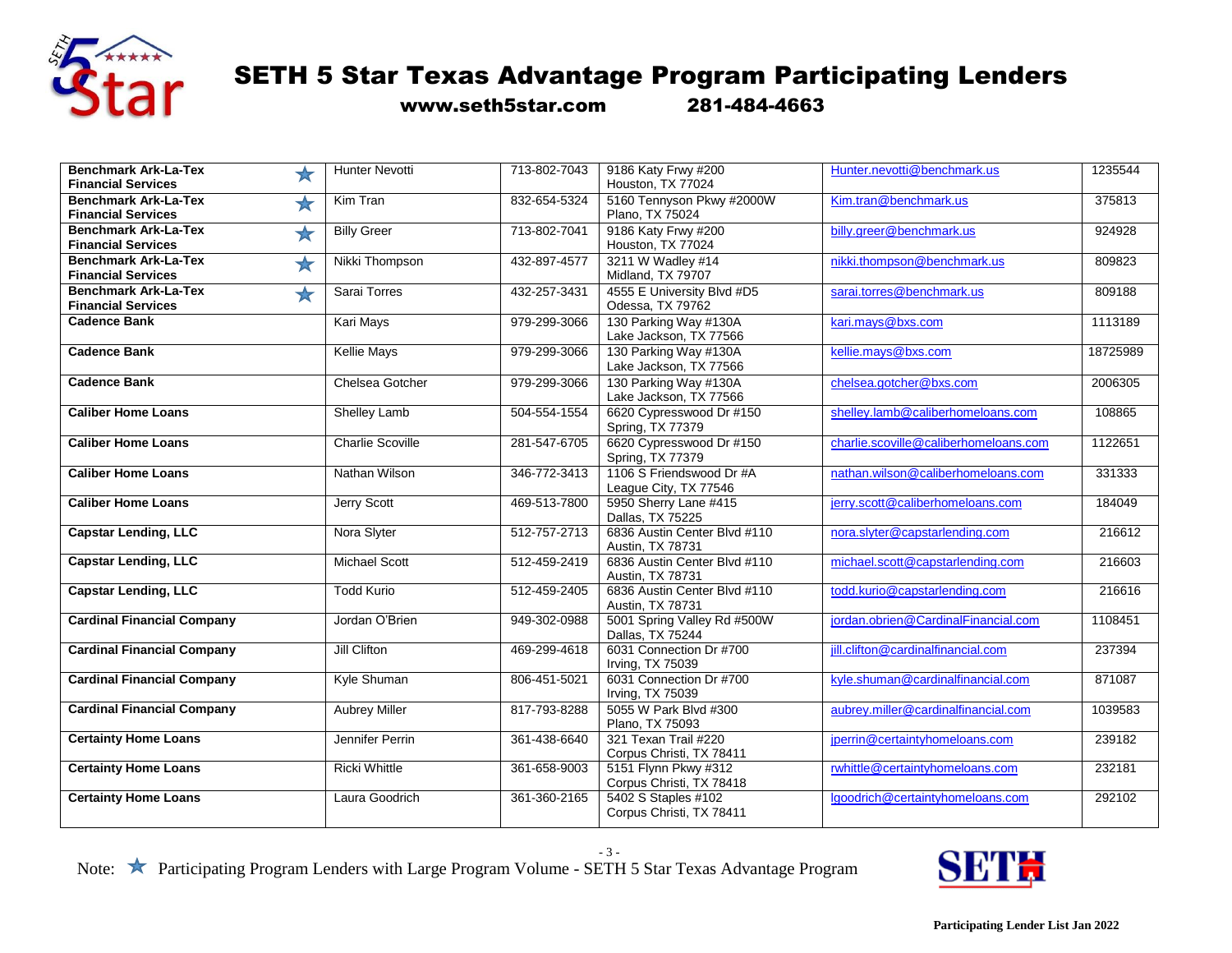

www.seth5star.com 281-484-4663

| <b>Certainty Home Loans</b>                   | <b>Thomas Sarpolus</b> | 832-277-4408 | 18050 Saturn Ln #280<br>Houston, TX 77058 | tsarpolus@certaintyhomeloans.com | 1205201 |
|-----------------------------------------------|------------------------|--------------|-------------------------------------------|----------------------------------|---------|
| <b>Certainty Home Loans</b>                   | Thomas Brown           | 713-252-4322 | 18050 Saturn Ln #280                      | tbrown@certaintyhomeloans.com    | 1220498 |
|                                               |                        |              | Houston, TX 77058                         |                                  |         |
| <b>Certainty Home Loans</b>                   | Arturo Ramirez         | 210-723-7614 | 13750 San Pedro Ave #530                  | aramirez@certaintyhomeloans.com  | 514518  |
|                                               |                        |              | San Antonio, TX 78232                     |                                  |         |
| <b>Certainty Home Loans</b>                   | Robert Alameda         | 210-545-9300 | 13750 San Pedro Ave #530                  | ralameda@certaintyhomeloans.com  | 209621  |
|                                               |                        |              | San Antonio, TX 78232                     |                                  |         |
| <b>Certainty Home Loans</b>                   | Vanya Griffith         | 903-815-2372 | 2612 Loy Lake Rd #300                     | vgriffith@certaintyhomeloans.com | 985977  |
|                                               |                        |              | Sherman, TX 75090                         |                                  |         |
| <b>Certainty Home Loans</b>                   | <b>Mardi White</b>     | 817-291-1117 | 700 Highlander Blvd #100                  | mwhite@certaintyhomeloans.com    | 463824  |
|                                               |                        |              | Arlington, TX 76015                       |                                  |         |
| <b>Certainty Home Loans</b>                   | <b>Mike Turk</b>       | 682-433-5101 | 700 Highlander Blvd #100                  | mturk@certaintyhomeloans.com     | 219193  |
|                                               |                        |              | Arlington, TX 76015                       |                                  |         |
| <b>Certainty Home Loans</b>                   | Liz Rippetoe           | 682-433-5100 | 1751 River Run #200                       | Irippetoe@certaintyhomeloans.com | 291659  |
|                                               |                        |              | Fort Worth, TX 76107                      |                                  |         |
|                                               |                        |              |                                           |                                  |         |
| <b>Certainty Home Loans</b>                   | Charlie Waller         | 972-839-4502 | 201 N Ballard St #105                     | cwaller@certaintyhomeloans.com   | 231162  |
|                                               |                        |              | Wylie, TX 75098                           |                                  |         |
| <b>Cherry Creek Mortgage</b><br>$\frac{1}{2}$ | <b>Todd Nunis</b>      | 817-291-1350 | 8074 Precinct Line Rd                     | tnunis@ccmclending.com           | 134294  |
|                                               |                        |              | Colleyville, TX 76034                     |                                  |         |
| <b>CMG Financial</b>                          | Carlo Colantonio       | 210-801-8801 | 16414 San Pedro Ave #600                  | ccolantonio@cmgfi.com            | 337702  |
| $\bigstar$                                    |                        |              |                                           |                                  |         |
|                                               |                        |              | San Antonio, TX 78232                     |                                  |         |
| <b>CMG Financial</b><br>$\bigstar$            | Sarah Morris           | 512-874-3756 | 1206 W Slaughter Ln                       | smorris@cmgfi.com                | 1180861 |
|                                               |                        |              | Austin, TX 78748                          |                                  |         |
| <b>CMG Financial</b><br>$\bigstar$            | <b>Mike Harrell</b>    | 512-657-8284 | 12325 Hymeadow Dr Bldg #3                 | mharrell@cmgfi.com               | 276766  |
|                                               |                        |              | Suite #200 Austin, TX 78750               |                                  |         |
| <b>CMG Financial</b>                          | Angie Bacon            | 832-592-2524 | 2253 N Loop West #B                       | abacon@cmgfi.com                 | 199865  |
| $\bigstar$                                    |                        |              |                                           |                                  |         |
|                                               |                        |              | <b>Conroe, TX 77304</b>                   |                                  |         |
| <b>CMG Financial</b><br>$\bigstar$            | Valerie Attaya         | 832-592-2523 | 2253 N Loop West #B                       | vattaya@cmgfi.com                | 217838  |
|                                               |                        |              | <b>Conroe, TX 77304</b>                   |                                  |         |
| <b>CMG Financial</b><br>$\bigstar$            | Darrell Karnoff        | 832-449-2260 | 200 Valleywood B400                       | dkarnopp@cmgfi.com               | 294512  |
|                                               |                        |              | The Woodlands, TX 77380                   |                                  |         |
| <b>CMG Financial</b><br>$\bigstar$            | Jennifer Contella      | 832-592-2533 | 17198 W FM 1097 Road                      | jcontella@cmgfi.com              | 1489702 |
|                                               |                        |              | Montgomery, TX 77356                      |                                  |         |
|                                               |                        |              |                                           |                                  |         |
| <b>Colonial National Mortgage</b>             | Allin Nguyen           | 512-682-0561 | 8140 N Mopac Expy Bldg 4, #130            | allin.nguyen@gocolonial.com      | 462363  |
|                                               |                        |              | Austin, TX 78759                          |                                  |         |
| <b>Colonial National Mortgage</b>             | Karen Lee Murray       | 817-282-8892 | 1500 South Stemmons Frwy                  | karen.murray@gocolonial.com      | 1074236 |
|                                               |                        |              | Lewisville, TX 75067                      |                                  |         |
| <b>Cooperative Teachers Credit Union</b>      | Mortgage Loan Dept     | 903-561-2603 | 1424 WSW Loop 323                         | mortgage@coopteachers.com        | 356116  |
|                                               |                        |              | Tyler, TX 75701                           |                                  |         |
|                                               |                        |              |                                           |                                  |         |
| <b>Cornerstone Home Lending</b>               | <b>Bertha Casas</b>    | 713-353-7560 | 1177 West Loop South #200                 | bcasas@houseloan.com             | 2258    |
|                                               |                        | x10260       | Houston, TX 77027                         |                                  |         |
| <b>CrossCountry Mortgage</b>                  | Jill Johnson           | 512-797-5058 | 8800 Business Park Dr #200                | jjohnson@myccmortgage.com        | 391015  |
|                                               |                        |              | Austin, TX 78759                          |                                  |         |
|                                               |                        | 512-709-3391 | 8800 Business Park Dr #200                |                                  | 1069192 |
| <b>CrossCountry Mortgage</b>                  | Jason Sigueiros        |              |                                           | jsiqueiros@myccmortgage.com      |         |
|                                               |                        |              | Austin, TX 78759                          |                                  |         |

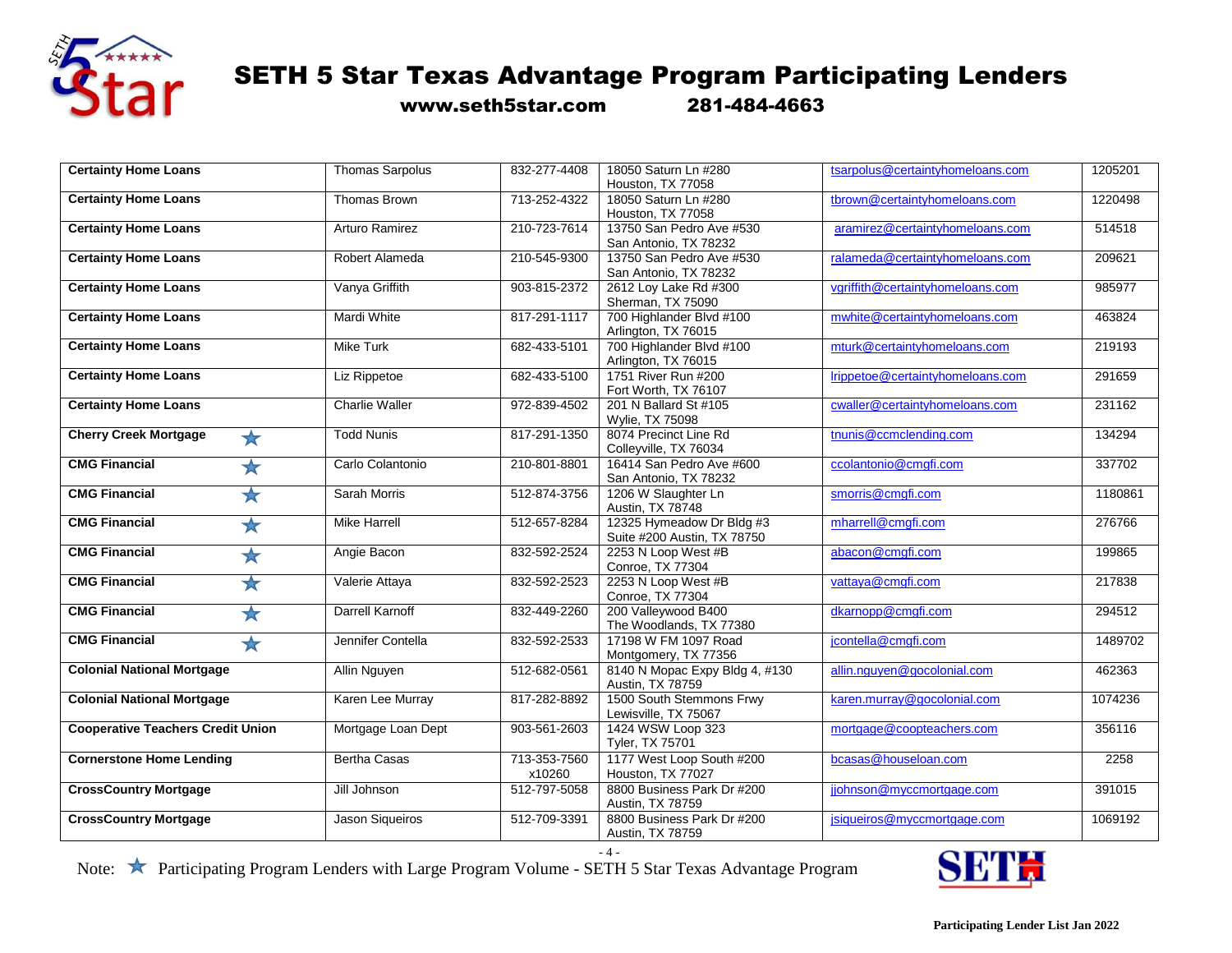

www.seth5star.com 281-484-4663

| <b>DHI Mortgage</b>                    | Ben Attaway               | 936-777-6707 | 400 Carriage Hills Blvd #300<br>Conroe, TX 77384 | bjattaway@dhimortgage.com        | 211546  |
|----------------------------------------|---------------------------|--------------|--------------------------------------------------|----------------------------------|---------|
| <b>DHI Mortgage</b>                    | <b>Brenda Langston</b>    | 936-777-6741 | 400 Carriage Hills Blvd #300<br>Conroe, TX 77384 | blangston@dhimortgage.com        | 354901  |
| <b>DHI Mortgage</b>                    | Courtney Johnson          | 817-230-0700 | 6761 North Frwy #B<br>Ft Worth, TX 76131         | cejohnson@dhimortgage.com        | 881273  |
| <b>DHI Mortgage</b>                    | <b>Summer Crown</b>       | 512-257-5629 | 10700 Pecan Park Blvd 200<br>Austin, TX 78750    | cpcrown@dhimortgage.com          | 399033  |
| <b>DHI Mortgage</b>                    | Nicholas Koshell          | 512-569-8890 | 10700 Pecan Park Blvd 200<br>Austin, TX 78750    | nkoshell@dhimortgage.com         | 209188  |
| <b>DHI Mortgage</b>                    | Norma Guerrero Cowes      | 512-533-1312 | 10700 Pecan Park Blvd 200<br>Austin, TX 78750    | Nquerrero-cowes@dhimortgage.com  | 211327  |
| <b>DHI Mortgage</b>                    | Dorothy Amburn            | 214-607-4321 | 4312 Miller Rd<br>Rowlett, TX 75088              | dmsamburn@dhimortgage.com        | 621136  |
| <b>DHI Mortgage</b>                    | Jeffery "Russ" Hallford   | 214-535-1906 | 4312 Miller Rd<br>Rowlett, TX 75088              | jrhallford@dhimortgage.com       | 304799  |
| <b>DHI Mortgage</b>                    | Ali Makhani               | 214-601-3214 | 4312 Miller Rd<br>Rowlett, TX 75088              | smakhani@dhimortgage.com         | 383313  |
| <b>DHI Mortgage</b>                    | Siobhan "Vonnie" Costello | 469-443-5888 | 4312 Miller Rd<br>Rowlett, TX 75088              | sicostello@dhimortgage.com       | 1085928 |
| <b>DHI Mortgage</b>                    | <b>Matthew Mosier</b>     | 214-607-4321 | 4312 Miller Rd<br>Rowlett, TX 75088              | mmosier@dhimortgage.com          | 246907  |
| <b>DHI Mortgage</b>                    | <b>Kevin Conners</b>      | 214-557-9045 | 4312 Miller Rd<br>Rowlett, TX 75088              | ktconnors@dhimortgage.com        | 269790  |
| <b>DHI Mortgage</b>                    | <b>Justin Kassise</b>     | 210-582-0786 | 211 N Loop 1604 E #100<br>San Antonio, TX 78232  | jakassise@dhimortgage.com        | 959934  |
| <b>Diamond Residential Mortgage</b>    | Joe Jeffries              | 210-468-7116 | 7800 IH-10 West #105<br>San Antonio, TX 78230    | joe.jeffries@drmconline.com      | 621746  |
| <b>Draper and Kramer Mortgage Corp</b> | <b>Debbie Villarreal</b>  | 210-988-1435 | 3512 Paesano Pkwy #301<br>San Antonio, TX 78231  | Debbie.Villarreal@DKmortgage.com | 463824  |
| <b>Draper and Kramer Mortgage Corp</b> | Lionel Garcia             | 210-988-1438 | 3512 Paesano Pkwy #301<br>San Antonio, TX 78231  | Lionel.Garcia@DKmortgage.com     | 850293  |
| <b>Draper and Kramer Mortgage Corp</b> | <b>Tony Artis</b>         | 210-988-1423 | 3512 Paesano Pkwy #301<br>San Antonio, TX 78231  | Tony.Artis@DKmortgage.com        | 906262  |
| <b>Draper and Kramer Mortgage Corp</b> | <b>Tracy Williams</b>     | 210-988-1441 | 3512 Paesano Pkwy #301<br>San Antonio, TX 78231  | Tracy.Williams@DKmortgage.com    | 846591  |
| <b>Draper and Kramer Mortgage Corp</b> | Michael Blackshear        | 512-759-6885 | 7000 North Mopac Expy #2153<br>Austin, TX 78731  | Mike.Blackshear@dkmortgage.com   | 861815  |
| <b>Draper and Kramer Mortgage Corp</b> | Kirt Gustafson            | 512-759-6884 | 7000 North Mopac Expy #2153<br>Austin, TX 78731  | Kirt.Gustafson@DKmortgage.com    | 269974  |
| <b>Envoy Mortgage</b>                  | Jonathan Koester          | 832-310-3760 | 10496 Katy Frwy #150<br>Houston, TX 77043        | jkoester@envoymortgage.com       | 136819  |
| <b>Envoy Mortgage</b>                  | George Hermes             | 713-993-2223 | 5100 Westheimer Rd #500<br>Houston, TX 77056     | ghermes@envoymortgage.com        | 226597  |
| <b>Envoy Mortgage</b>                  | Lydia Reyes               | 281-361-5363 | 1404-A Stonehollow Dr #B<br>Kingwood, TX 77339   | Ireyes@envoymortgage.com         | 230387  |

 $-5 -$ 

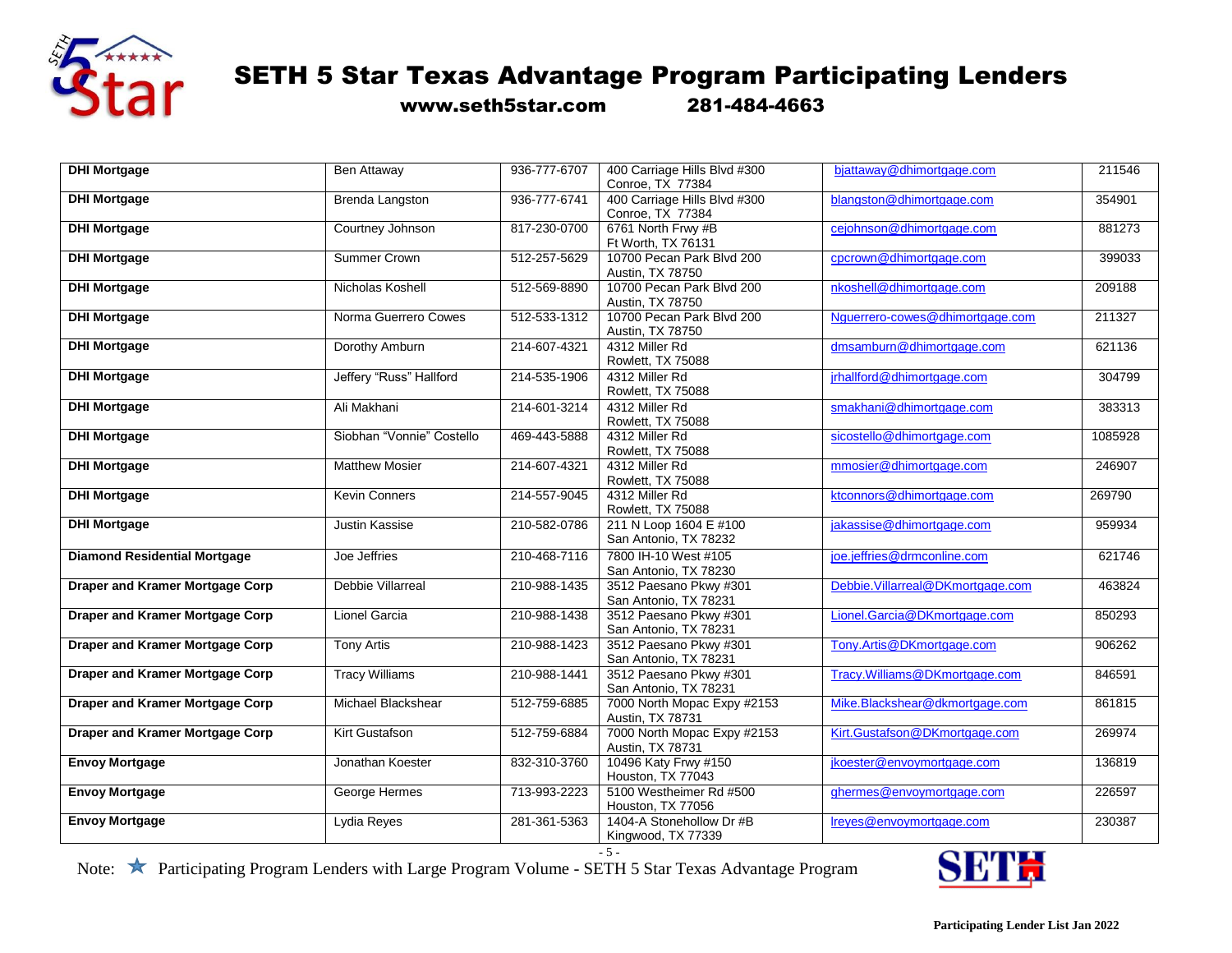

www.seth5star.com 281-484-4663

| <b>Envoy Mortgage</b>                | <b>Bill Schultz</b>    | 281-705-5908 | 9595 Six Pines Dr #8210    | bschultz@envoymortgage.com    | 235417  |
|--------------------------------------|------------------------|--------------|----------------------------|-------------------------------|---------|
|                                      |                        |              | The Woodlands, TX 77380    |                               |         |
| <b>Fairway Independent Mortgage</b>  | Kristi Freeman         | 281-703-4528 | 1718 Humble Place Dr       | kristif@fairwaymc.com         | 265229  |
|                                      |                        |              | Humble, TX 77338           |                               |         |
| <b>Fairway Independent Mortgage</b>  | Louis Vogtman          | 281-507-8798 | 12603 SW Frey #688         | louisv@fairwaymc.com          | 1313424 |
|                                      |                        |              | Stafford, TX 77477         |                               |         |
| <b>Fairway Independent Mortgage</b>  | <b>Steven Curtis</b>   | 832-510-0987 | 711 Bay Area Blvd #450     | curtisteam@fairwaymc.com      | 300157  |
|                                      |                        |              | Webster, TX 77598          |                               |         |
| <b>Fairway Independent Mortgage</b>  | Katrinia McGuire       | 281-723-9733 | 105 Hunters Ln #106        | fundingdreams@KLMcGuire.com   | 217252  |
|                                      |                        |              | Friendswood, TX 77546      |                               |         |
| <b>Fairway Independent Mortgage</b>  | <b>Mike Gonzalez</b>   | 713-501-1004 | 105 Hunters Ln #106        | mike.gonzalez@fairwaymc.com   | 1172683 |
|                                      |                        |              | Friendswood, TX 77546      |                               |         |
| <b>Fairway Independent Mortgage</b>  | Jason Holter           | 281-819-2102 | 105 Hunters Ln #106        | jason@houstonmtg.com          | 230741  |
|                                      |                        |              | Friendswood, TX 77546      |                               |         |
| Fairway Independent Mortgage         | Angela Tritter         | 713-822-6314 | 4801 Woodway Dr #300       | Angela.tritter@fairwaymc.com  | 1687664 |
|                                      |                        |              | Houston, TX 77056          |                               |         |
| <b>Fairway Independent Mortgage</b>  | Minerva Simpson        | 956-440-1521 | 1805 N. Stuart Place Rd #A | minervas@fairwaymc.com        | 226069  |
|                                      |                        |              | Harlingen, TX 78552        |                               |         |
| Fairway Independent Mortgage         | Kathleen Simpson       | 956-554-7002 | 3401 Old Hwy 77 #D         | kathleens@fairwaymc.com       | 226515  |
|                                      |                        |              | Brownsville, TX 78520      |                               |         |
| <b>Fairway Independent Mortgage</b>  | <b>Brad Dragoo</b>     | 254-534-0036 | 2116 W. Avenue H           | bdragoo@fairwaymc.com         | 270043  |
|                                      |                        |              | Temple, TX 76504           |                               |         |
| <b>Fairway Independent Mortgage</b>  | Alisa Ellis            | 254-634-8886 | 2212 Sunny Ln              | alisae@fairwaymc.com          | 896739  |
|                                      |                        |              | Killeen, TX 76541          |                               |         |
| <b>Fairway Independent Mortgage</b>  | MaryAnn Comparin Jones | 817-812-2284 | 32 Village Ln #250         | maryannc@fairwaymc.com        | 216842  |
|                                      |                        |              | Colleyville, TX 76034      |                               |         |
| <b>Fairway Independent Mortgage</b>  | <b>Shelly Connell</b>  | 469-200-4169 | 1011 Surrey Dr #200        | shelleyc@fairwaymc.com        | 286220  |
|                                      |                        |              | Flower Mound, TX 75022     |                               |         |
| <b>Fairway Independent Mortgage</b>  | Henri Friloux          | 972-365-5478 | 2500 Lakeside Pkwy #130    | henrif@fairwaymc.com          | 77260   |
|                                      |                        |              | Flower Mound, TX 75022     |                               |         |
| <b>Fairway Independent Mortgage</b>  | <b>Tracey Brown</b>    | 214-906-6230 | 2500 Lakeside Pkwy #130    | tracey.brown@fairwaymc.com    | 190328  |
|                                      |                        |              | Flower Mound, TX 75022     |                               |         |
| <b>Fairway Independent Mortgage</b>  | Dawn Champagne         | 469-209-7509 | 2624 Long Prairie Rd       | dawnc@fairwaymc.com           | 1164243 |
|                                      |                        |              | Flower Mound, TX 75022     |                               |         |
| <b>Fairway Independent Mortgage</b>  | Amy Jaynes             | 469-396-3278 | 3550 Parkwood Blvd #703    | amyj@fairwaymc.com            | 729848  |
|                                      |                        |              | Frisco, TX 75034           |                               |         |
| Fairway Independent Mortgage         | Douglas Gott           | 817-791-4251 | 307 S McDonald St #100     | doug.gott@fairwaymc.com       | 203912  |
|                                      |                        |              | McKinney, TX 75069         |                               |         |
| Fairway Independent Mortgage         | Artis Alexander        | 254-295-0905 | 127 Lake Rd #300           | artis.alexander@fairwaymc.com | 1461251 |
|                                      |                        |              | Belton, TX 76513           |                               |         |
| <b>First Bank</b>                    | Jenny Goddard          | 469-277-3536 | 4500 Eldorado Pkwy #1200   | jgoddard@firstbankweb.com     | 279354  |
|                                      |                        |              | McKinney, TX 75070         |                               |         |
| <b>First Choice Loan Services</b>    | Chris Pedison          | 903-215-3226 | 15303 Dallas Parkway #150  | cpedison@fcbmtg.com           | 272747  |
|                                      |                        |              | Addison, TX 75001          |                               |         |
| <b>First Community Bank of Texas</b> | <b>Melba Carrales</b>  | 361-993-9703 | 5406 Everhart Rd           | mcarrales@fcbot.com           | 472664  |
|                                      |                        |              | Corpus Christi, TX 78411   |                               |         |

- 6 -

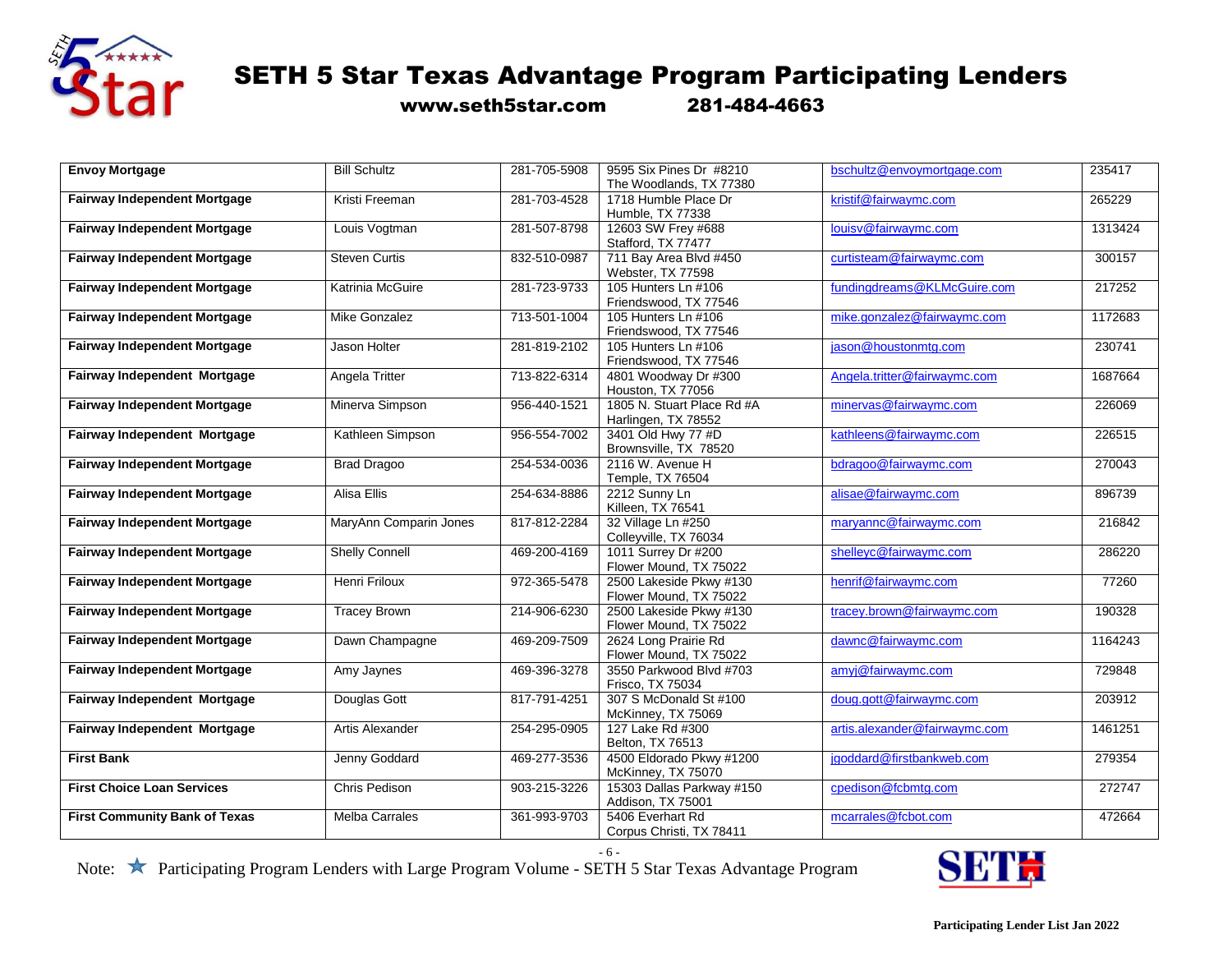

www.seth5star.com 281-484-4663

| <b>First Community Bank of Texas</b>                                 | Susan Geissel          | 361-993-9703 | 5406 Everhart Rd                          | sgeissel@fcbot.com   | 512560  |
|----------------------------------------------------------------------|------------------------|--------------|-------------------------------------------|----------------------|---------|
|                                                                      |                        |              | Corpus Christi, TX 78411                  |                      |         |
| <b>First Community Bank of Texas</b>                                 | Karen Stipp            | 361-993-9703 | 5406 Everhart Rd                          | kstipp@fcbot.com     | 489383  |
|                                                                      |                        |              | Corpus Christi, TX 78411                  |                      |         |
| <b>First Community Bank of Texas</b>                                 | Jessica De La Garza    | 361-993-9703 | 5406 Everhart Rd                          | idelagarza@fcbot.com | 293631  |
|                                                                      |                        |              | Corpus Christi, TX 78411                  |                      |         |
| First Financial Mortgage a division of                               | Corie O'Connor         | 325-627-7626 | 5257 Buffalo Gap Rd                       | coconnor@ffin.com    | 493114  |
| First Financial Bank, N.A.                                           |                        |              | Abilene, TX 79606                         |                      |         |
| First Financial Mortgage a division of                               | Janet O'Dell           | 325-627-7616 | 5257 Buffalo Gap Rd                       | jodell@ffin.com      | 493115  |
| First Financial Bank, N.A.                                           |                        |              | Abilene, TX 79606                         |                      |         |
| First Financial Mortgage a division of                               | Sarah Beall            | 325-627-7670 | 5257 Buffalo Gap Rd                       | sbeall@ffin.com      | 1010897 |
| First Financial Bank, N.A.                                           |                        |              | Abilene, TX 79606                         |                      |         |
| First Financial Mortgage a division of                               | Robert Brennan         | 936-525-2204 | 1800 W White Oak Terrace                  | bbrennan@ffin.com    | 286759  |
| First Financial Bank, N.A.                                           |                        |              | <b>Conroe, TX 77304</b>                   |                      |         |
| First Financial Mortgage a division of                               | Candice Kanady         | 254-629-6147 | 201 E Main                                | ckanady@ffin.com     | 492139  |
| <b>First Financial Bank, N.A.</b>                                    |                        |              | Eastland, TX 76448                        |                      |         |
| First Financial Mortgage a division of                               | <b>Kami Graves</b>     | 817-410-2944 | 4105 S Bowen Rd                           | karaves@ffin.com     | 81246   |
| <b>First Financial Bank, N.A.</b>                                    |                        |              | Arlington, TX 76016                       |                      |         |
| First Financial Mortgage a division of                               | <b>Cameron Horton</b>  | 682-703-6420 | 1000 Forest Park Blvd #300                | chorton@ffin.com     | 1289701 |
| First Financial Bank, N.A.                                           |                        |              | Ft Worth, TX 76110                        |                      |         |
| First Financial Mortgage a division of                               | <b>Rhea Smith</b>      | 682-703-6436 | 1000 Forest Park Blvd #300                | resmith@ffin.com     | 216822  |
| First Financial Bank, N.A.                                           |                        |              | Ft Worth, TX 76110                        |                      |         |
| First Financial Mortgage a division of                               | <b>Steve Miller</b>    | 682-703-6439 | 1000 Forest Park Blvd#300                 | semiller@ffin.com    | 216814  |
| <b>First Financial Bank, N.A.</b>                                    |                        |              | Ft Worth, TX 76110                        |                      |         |
| First Financial Mortgage a division of                               | Cassidy Stoecklein     | 936-439-1823 | 33 SH 75 N                                | cstoecklein@ffin.com | 945547  |
| First Financial Bank, N.A.                                           |                        |              | Huntsville, TX 77320                      |                      |         |
| First Financial Mortgage a division of                               | Kara Watson            | 817-408-2807 | 2007 E Hwy 377                            | klwatson@ffin.com    | 571059  |
| First Financial Bank, N.A.                                           |                        |              | Granbury, TX 76049                        |                      |         |
| First Financial Mortgage a division of                               | Kellee McDonald        | 817-793-8754 | 1301 Hwy 287 N #310                       | kjmcdonald@ffin.com  | 216831  |
| First Financial Bank, N.A.                                           |                        |              | Mansfield, TX 76063                       |                      |         |
| First Financial Mortgage a division of                               | Cindi LaChance         | 409-221-6143 | 812 N 16th St                             | clachance@ffin.com   | 402823  |
| First Financial Bank, N.A.                                           |                        |              | Orange, TX 77632                          |                      |         |
| First Financial Mortgage a division of                               | <b>Wes Masters</b>     | 325-659-5852 | 3471 Knickerbocker                        | wmasters@ffin.com    | 493261  |
| First Financial Bank, N.A.                                           |                        |              | San Angelo, TX 76904                      |                      |         |
| First Financial Mortgage a division of<br>First Financial Bank, N.A. | <b>Spencer Murphy</b>  | 325-659-5858 | 3471 Knickerbocker                        | smurphy@ffin.com     | 493263  |
| First Financial Mortgage a division of                               | Chelsea Hansen         | 254-918-6251 | San Angelo, TX 76904<br>2201 W South Loop | chansen@ffin.com     | 493156  |
| First Financial Bank, N.A.                                           |                        |              |                                           |                      |         |
|                                                                      |                        |              | Stephenville, TX 76401                    |                      |         |
| First Financial Mortgage a division of                               | Shelda Nichols         | 817-598-2732 | 745 Adam                                  | snichols@ffin.com    | 493206  |
| First Financial Bank, N.A.                                           |                        |              | Weatherford, TX 76086                     |                      |         |
| First Financial Mortgage a division of                               | <b>Andrew Marshall</b> | 817-598-2784 | 4100 I-20 S Service Rd                    | jmarshall@ffin.com   | 1614850 |
| First Financial Bank, N.A.                                           |                        |              | Willow Park, TX 76087                     |                      |         |
| First Financial Mortgage a division of                               | Kami Graves            | 817-410-2944 | 151 W Southlake Blvd                      | kgraves@ffin.com     | 81246   |
| First Financial Bank, N.A.                                           |                        |              | Southlake, TX 76092                       |                      |         |

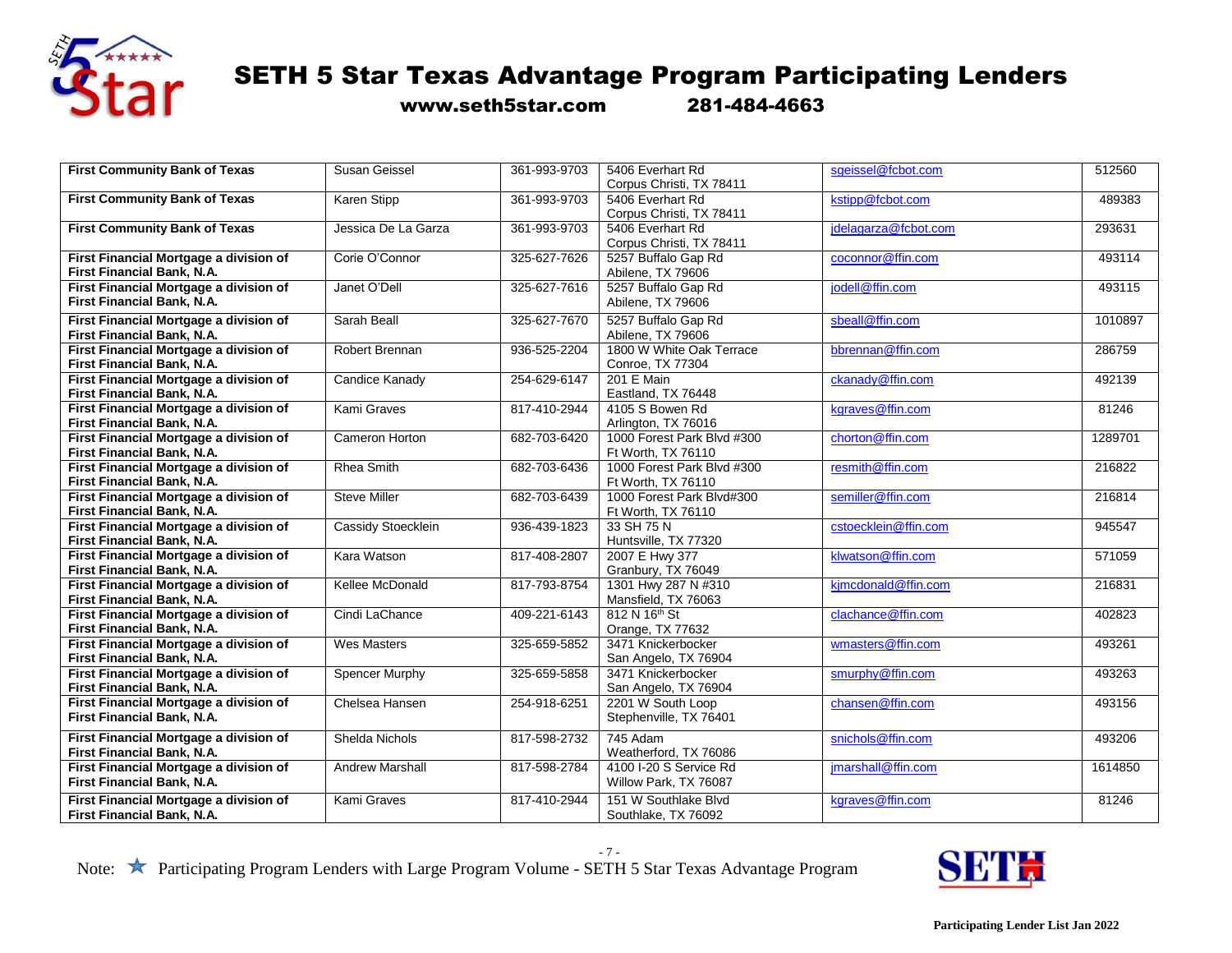

www.seth5star.com 281-484-4663

| First Financial Mortgage a division of<br>First Financial Bank, N.A. | Yolanda Guerrero        | 972-723-7162 | 101 Northgate Dr<br>Waxahachie, TX 75165             | yguerrero@ffin.com             | 622728  |
|----------------------------------------------------------------------|-------------------------|--------------|------------------------------------------------------|--------------------------------|---------|
| <b>First National Bank Home Mortgage</b>                             | Michael Bruegel         | 469-633-8429 | 4500 Preston Rd<br>Frisco, TX 75034                  | mbruegel@fnni.com              | 265653  |
| <b>First National Bank Home Mortgage</b>                             | David Webber            | 214-771-8696 | 9161 Teel Pkwy<br>Frisco, TX 75034                   | dwebber@fnni.com               | 297516  |
| <b>First National Bank Mortgage</b>                                  | <b>Tim Beverly</b>      | 817-912-4470 | 400 N Carrol Ave<br>Southlake, TX 76092              | tbeverly@fnbtx.com             | 459227  |
| <b>First National Bank Mortgage</b>                                  | <b>Lindsey Sheppard</b> | 940-696-3000 | 2304 Midwestern Pkwy #101<br>Wichita Falls, TX 76308 | Isheppard@fnbtx.com            | 1373566 |
| <b>First National Bank Mortgage</b>                                  | <b>Terry Bennett</b>    | 817-729-3295 | 201 E Debbie Lane<br>Mansfield, TX 76063             | tbennett@fnbtx.com             | 1366894 |
| <b>First State Bank</b>                                              | <b>Phillip Strange</b>  | 940-349-5455 | 400 W Oak St<br>Denton, TX 76201                     | philip.strange@f-s-b.com       | 265640  |
| <b>First State Bank</b>                                              | <b>Britt Watson</b>     | 940-349-5455 | 400 W Oak St<br>Denton, TX 76201                     | britt.watson@f-s-b.com         | 265836  |
| <b>First State Bank</b>                                              | <b>Philip Campbell</b>  | 940-349-5551 | 1696 S Loop 288<br>Denton, TX 76205                  | philip.campbell@f-s-b.com      | 496393  |
| <b>First State Bank</b>                                              | Carla Sherman           | 940-627-8767 | 661 W Thompson St<br>Decatur, TX 76234               | carla.sherman@f-s-b.com        | 799229  |
| <b>First State Bank</b>                                              | <b>Barry Wolzen</b>     | 940-668-4707 | 808 E Hwy 82<br>Gainesville, TX 76240                | barry.wolzen@f-s-b.com         | 504766  |
| <b>FirstUnited Mortgage Group</b>                                    | Martha Kiker            | 214-649-6712 | 3004 Brush Creek Ln<br>Flower Mound, TX 75028        | mkiker@firstunitedbank.com     | 1321623 |
| <b>Gateway Mortgage Group</b><br>$\star$                             | Teri Treadway           | 713-965-4999 | 389 Cedar St<br>Matagorda, TX 77457                  | teri.treadway@gatewayloan.com  | 543326  |
| <b>Gateway Mortgage Group</b><br>$\star$                             | Letty Alvineda          | 713-965-4999 | 389 Cedar St<br>Matagorda, TX 77457                  | letty.alvineda@gatewayloan.com | 382899  |
| <b>Gateway Mortgage Group</b><br>*                                   | <b>Todd Binkley</b>     | 832-385-0450 | 807 S Friendswood Dr #2<br>Friendswood, TX 77584     | tbink13@aol.com                | 225971  |
| <b>Gateway Mortgage Group</b><br>$\star$                             | Melinda Munoz           | 281-701-7472 | 3707 1960 Rd West #102<br>Houston, TX 77068          | melinda.munoz@gatewayloan.com  | 225851  |
| <b>Gateway Mortgage Group</b><br>$\star$                             | Corina Padilla          | 832-915-3054 | 12777 Jones Road #325<br>Houston, TX 77070           | corina.padilla@gatewayloan.com | 206639  |
| <b>Gateway Mortgage Group</b><br>$\bigstar$                          | Marcia Boyer            | 817-484-6560 | 4604 Park Springs Blvd #140<br>Arlington, TX 76017   | marcia.boyer@gatewayloan.com   | 208049  |
| <b>Gateway Mortgage Group</b><br>*                                   | Dotty Glass             | 817-484-6647 | 4604 Park Springs Blvd #140<br>Arlington, TX 76017   | dotty.glass@gatewayloan.com    | 293469  |
| <b>Gateway Mortgage Group</b><br>$\bigstar$                          | Shelby Chapin           | 210-663-3094 | 421 Seguin Ave #A<br>New Braunfels, TX 78130         | shelby.chapin@gatewayloan.com  | 327118  |
| <b>Gateway Mortgage Group</b><br>$\star$                             | Erin Stark              | 210-714-3617 | 70 NE Loop 410 #160<br>San Antonio, TX 78216         | erin.stark@gatewayloan.com     | 219511  |
| <b>Gateway Mortgage Group</b><br>*                                   | Lori Schmitt            | 210-714-3619 | 40 NE Loop 410 #445<br>San Antonio, TX 78216         | lori.schmitt@gatewayloan.com   | 229902  |
| <b>Gateway Mortgage Group</b><br>$\rightarrow$                       | <b>Jill Taylor</b>      | 325-340-4600 | 4850 Knickerbocker Rd<br>San Angelo, TX 76904        | jill.taylor@gatewayloan.com    | 228369  |

 $-8 -$ 

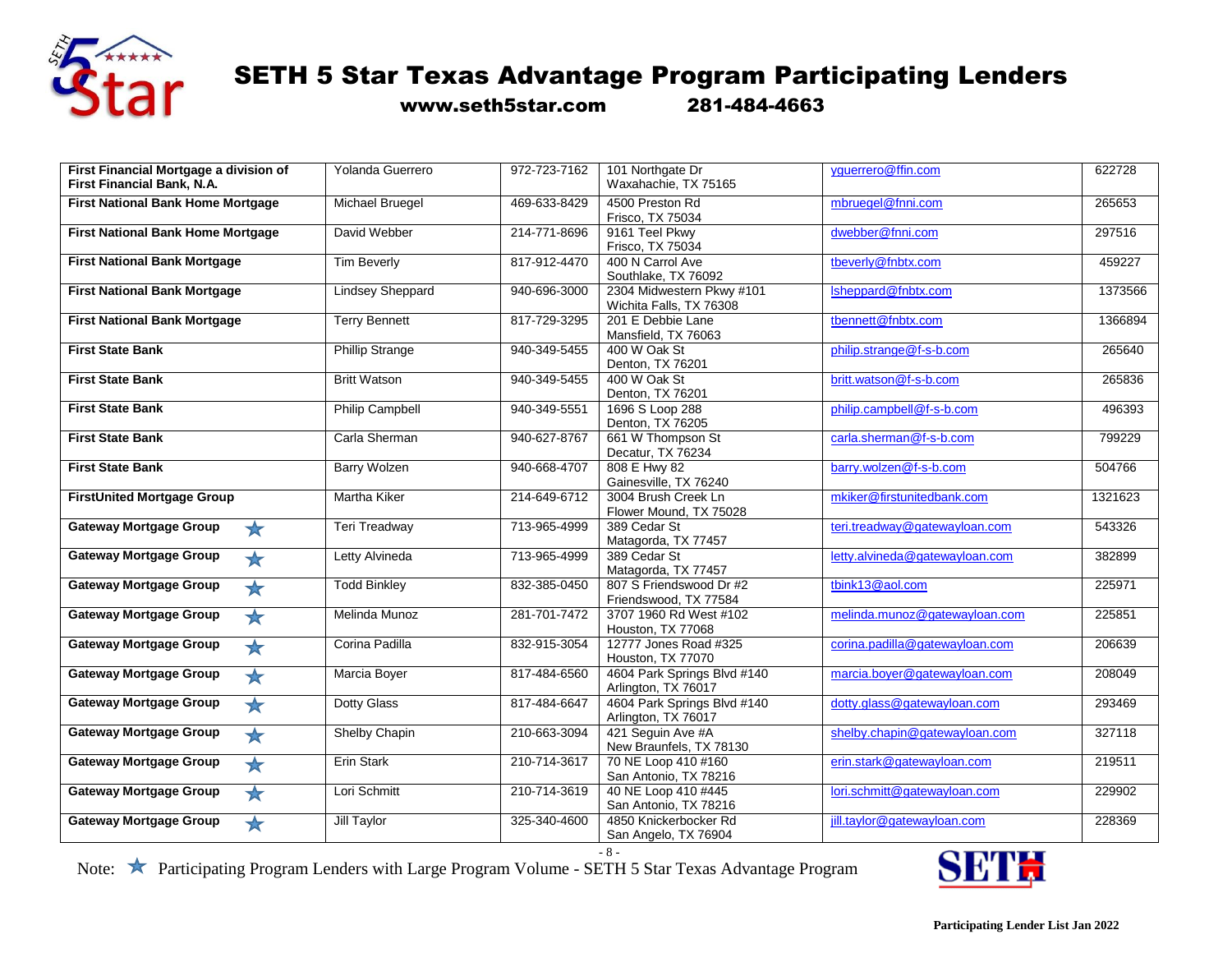

www.seth5star.com 281-484-4663

| <b>Geneva Financial</b>        | <b>Mike Dodson</b>     | 281-989-6979 |                                                            | mdodson@genevafi.com         | 336050  |
|--------------------------------|------------------------|--------------|------------------------------------------------------------|------------------------------|---------|
| <b>Gibraltar Lending</b>       | <b>Stephen Ferris</b>  | 281-734-5626 | 5120 Woodway Drive #5016<br>Houston, TX 77056              | sferris@gibraltarlending.com | 280492  |
| <b>Gold Financial Services</b> | Deanna Jauer           | 361-214-5105 | 1533 Flour Bluff Dr #103<br>Corpus Christi, TX 78418       | diauer@goldFinancial.com     | 1024834 |
| <b>Guaranteed Rate</b>         | Lawrence Luster        | 469-585-2857 | 3910 W Interstate 20<br>Arlington, TX 76017                | lawrence.luster@grarate.com  | 1019205 |
| <b>Guaranteed Rate</b>         | Nathan Texada          | 281-330-8611 | 1222 E Lamar Blvd<br>Arlington, TX 76006                   | nathan.texada@rate.com       | 266224  |
| <b>Guaranteed Rate</b>         | Rod See                | 817-937-3630 | 1222 E Lamar Blvd<br>Arlington, TX 76006                   | rod.see@rate.com             | 246924  |
| <b>Guaranteed Rate</b>         | Derek Taylor           | 713-396-5707 | 26310 Oakridge Dr Unit GS1,2 &<br>S17,18 Spring, TX 77380  | derek.tavlor@rate.com        | 223499  |
| <b>Guaranteed Rate</b>         | Chelsea Dawson         | 281-703-7874 | 26310 Oakridge Dr Unit GS 1,2 &<br>S17,18 Spring, TX 77380 | cdawson@rate.com             | 1083316 |
| <b>Guaranteed Rate</b>         | Jessica Taylor         | 713-396-5739 | 2100 W Loop S 8th Floor #801 & 824<br>Houston, TX 77027    | jessica.taylor@rate.com      | 365357  |
| <b>Guaranteed Rate</b>         | Jesus Hernandez        | 312-897-3469 | 8118 Park Place Blvd #300<br>Houston, TX 77017             | jesus.hernandez@rate.com     | 495340  |
| <b>Guaranteed Rate</b>         | <b>Courtney Moss</b>   | 361-402-6695 | 5656 S Staples suite 210<br>Corpus Christi, TX 78411       | courtney.moss@rate.com       | 1050842 |
| <b>Guild Mortgage</b>          | Jamey Hodge            | 682-552-5546 | 3100 W Arkansas Ln #105<br>Arlington, TX 76016             | jhodge@guildmortgage.net     | 566937  |
| <b>Guild Mortgage</b>          | Andrew McElyea         | 469-774-4727 | 201 W Virginia #102<br>McKinney, TX 75069                  | amcelyea@guildmortgage.net   | 283216  |
| <b>Guild Mortgage</b>          | <b>Cara Hawkins</b>    | 972-629-7621 | 6900 N Dallas Pkwy #123<br>Plano, TX 75024                 | chawkins@guildmortgage.net   | 316561  |
| <b>Guild Mortgage</b>          | Melissa Condensa       | 214-535-6738 | 6900 N Dallas Pkwy #123<br>Plano, TX 75024                 | mcondensa@guildmortgage.net  | 1149324 |
| <b>Guild Mortgage</b>          | <b>Kim Lewis</b>       | 817-393-3615 | 9001 Airport Frwy #660<br>N Richland, TX 76180             | klewis@guildmortgage.net     | 209422  |
| <b>Guild Mortgage</b>          | <b>Kimberly Nelson</b> | 214-914-4900 | 2801 Network Drive #810<br>Frisco, TX 75034                | knelson@guildmortgage.net    | 1449477 |
| <b>Guild Mortgage</b>          | Scott Bradley          | 817-579-5551 | 3324 E Hwy 377<br>Granbury, TX 76049                       | sbradley@guildmortgage.net   | 374892  |
| <b>Guild Mortgage</b>          | Tom Holyfield          | 903-452-8769 | 6775 Old Jacksonville Hwy #2<br>Tyler, TX 75703            | tholyfield@quildmortgage.net | 113430  |
| <b>Guild Mortgage</b>          | Sabrina Wegley         | 903-957-3100 | 714 N Travis St<br>Sherman, TX 75090                       | swegley@guildmortgage.net    | 136513  |
| <b>Guild Mortgage</b>          | Kathryn Sartor         | 281-755-6335 | 1333 Heights Blvd #102<br>Houston, TX 77008                | ksartor@quildmortgage.net    | 384528  |
| <b>Guild Mortgage</b>          | Anna Babineaux         | 832-569-2878 | 306 W Edgewood Dr #E<br>Friendswood, TX 77546              | ababineaux@guildmortgage.net | 266791  |
| <b>Guild Mortgage</b>          | Dawnya Gibbs           | 210-710-9111 | 1149 E Commerce #210<br>San Antonio, TX 78205              | dgibbs@guildmortgage.net     | 446913  |

- 9 -

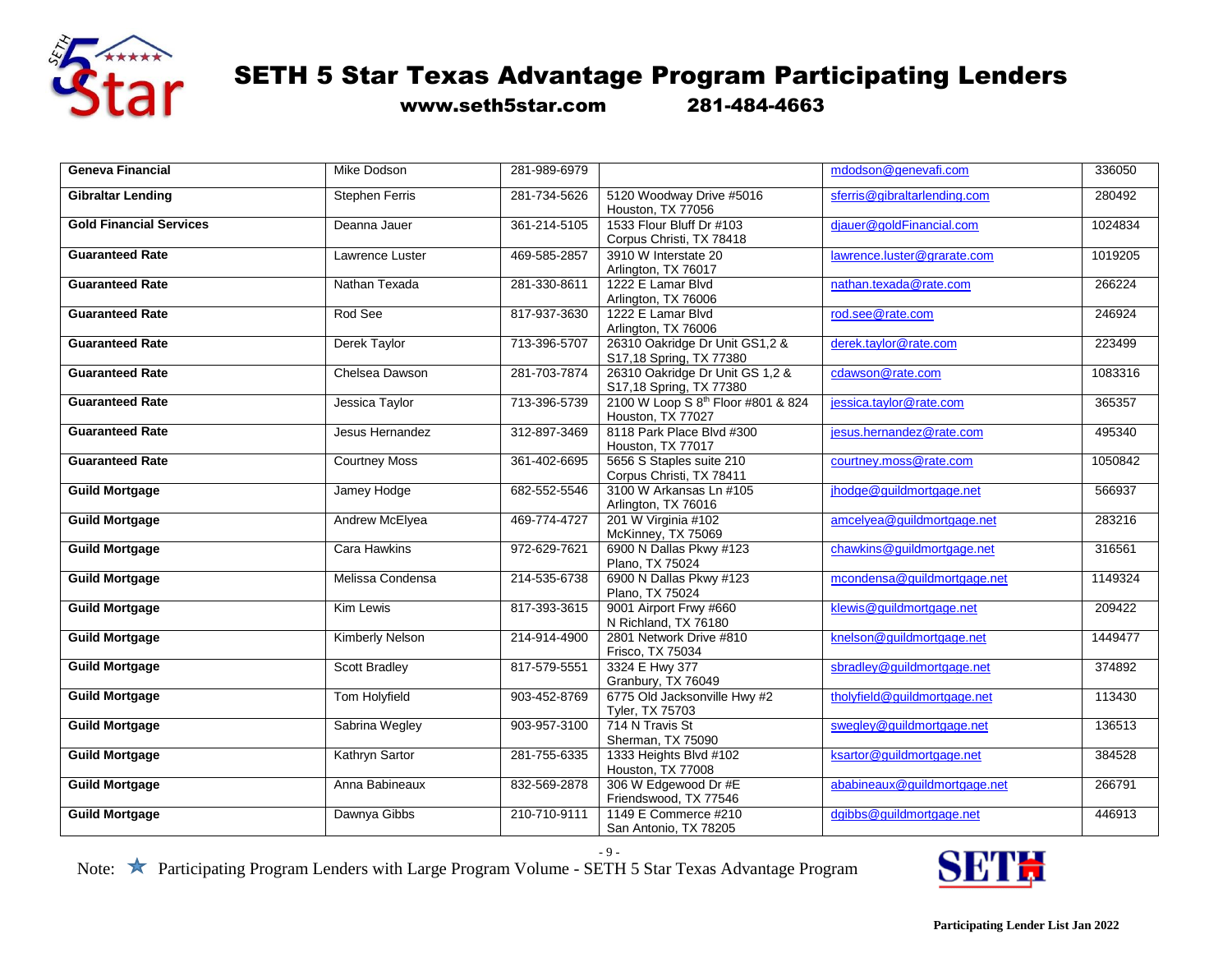

www.seth5star.com 281-484-4663

| <b>Hamilton Group Funding</b>         | Sandra Miller              | 254-723-8335 | 635 N Robinson Dr #B        | sandra.miller@hqfloans.com       | 223499  |
|---------------------------------------|----------------------------|--------------|-----------------------------|----------------------------------|---------|
|                                       |                            |              | Waco, TX 76706              |                                  |         |
| <b>Hancock Whitney Bank</b>           | <b>Ernest Martinez Jr</b>  | 713-870-2911 | 3027 Marina Bay Dr #315     | emartinezjr@hancockmortgage.com  | 372452  |
|                                       |                            |              | League City, TX 77573       |                                  |         |
| <b>Hancock Whitney Bank</b>           | Jason Childers             | 979-429-3959 | 1605 7 <sup>th</sup> St     | jchilders@hancockmortgage.com    | 644426  |
|                                       |                            |              | Bay City, TX 77414          |                                  |         |
| <b>Hancock Whitney Bank</b>           | <b>Ernest Martinez III</b> | 713-870-2925 | 122 West Way #407           | emartineziii@hancockmortgage.com | 1443102 |
|                                       |                            |              | Lake Jackson, TX 77566      |                                  |         |
| <b>Hancock Whitney Bank</b>           | Shirley Penn-McAfee        | 713-951-7249 | 3200 Kirby Drive #1100      | Shirley.penn-                    | 593944  |
|                                       |                            |              | Houston, TX 77098           | mcafee@hancockwhitney.com        |         |
| <b>Happy State Bank</b>               | Cindy Hanson               | 806-467-5473 | 3423 Soncy                  | chanson@happybank.com            | 261198  |
|                                       |                            |              | Amarillo, TX 79119          |                                  |         |
| <b>Happy State Bank</b>               | Donna Cooper               | 806-467-5466 | 701 S Taylor                | dcooper@happybank.com            | 1224786 |
|                                       |                            |              | Amarillo, TX 79101          |                                  |         |
| <b>Happy State Bank</b>               | Donna Donnell              | 806-468-6534 | 2615 S Georgia              | ddonnell@happybank.com           | 372452  |
|                                       |                            |              | Amarillo, TX 79109          |                                  |         |
| <b>Happy State Bank</b>               | Monica Aragon              | 806-881-0034 | 1908 4 <sup>th</sup> Avenue | maragon@happybank.com            | 841587  |
|                                       |                            |              | Canyon, TX 79015            |                                  |         |
| <b>Herring Bank</b>                   | Chris Godwin               | 469-993-3499 | 2201 Civic Circle           | cgodwin@herringbank.com          | 518148  |
|                                       |                            |              | Amarillo, TX 79109          |                                  |         |
| <b>Herring Bank</b>                   | Lori Graf                  | 806-322-2779 | 2201 Civic Circle           | laraf@herringbank.com            | 265796  |
|                                       |                            |              | Amarillo, TX 79109          |                                  |         |
| <b>Highlands Residential Mortgage</b> | <b>Linda Mister</b>        | 817-313-1278 | 2813 South Hulen St #250    | Imister@highlandsmortgage.com    | 518145  |
|                                       |                            |              | Ft Worth, TX 76109          |                                  |         |
| Highlands Residential Mortgage        | Matilde Benavides          | 817-999-5371 | 2813 South Hulen St #250    | mbenavides@highlandsmortgage.com | 1475094 |
|                                       |                            |              | Ft Worth, TX 76109          |                                  |         |
| Highlands Residential Mortgage        | Claudia Dominguez          | 817-929-2978 | 2813 South Hulen St #250    | cdominguez@highlandsmortgage.com | 134871  |
|                                       |                            |              | Ft Worth, TX 76109          |                                  |         |
| Highlands Residential Mortgage        | Leslie Isbell              | 817-689-5578 | 2813 South Hulen St #250    | lisbell@highlandsmortgage.com    | 219213  |
|                                       |                            |              | Ft Worth, TX 76109          |                                  |         |
| Highlands Residential Mortgage        | AV Vaghela                 | 469-619-7334 | 12001 N Central Expwy #750  | avaghela@highlandsmortgage.com   | 252078  |
|                                       |                            |              | Dallas, TX 75243            |                                  |         |
| Highlands Residential Mortgage        | Josh McNew                 | 214-695-7870 | 12001 N Central Expwy #750  | jmcnew@highlandsmortgage.com     | 857079  |
|                                       |                            |              | Dallas, TX 75243            |                                  |         |
| Highlands Residential Mortgage        | <b>Mike Palmer</b>         | 972-581-2901 | 12001 N Central Expwy #750  | mpalmer@highlandsmortgage.com    | 1831014 |
|                                       |                            |              | Dallas, TX 75243            |                                  |         |
| Highlands Residential Mortgage        | Kathy Mules Grant          | 281-851-8840 | 312 FM 517 West             | kgrant@highlandsmortgage.com     | 214578  |
|                                       |                            |              | Dickinson, TX 77539         |                                  |         |
| Highlands Residential Mortgage        | Cheri Zaberer              | 630-803-0511 | 7500 Dallas Parkway #150    | czaberer@hghlandsmortgage.com    | 1211563 |
|                                       |                            |              | Dallas, TX 75252            |                                  |         |
| Highlands Residential Mortgage        | Sam Brock                  | 214-444-9750 | 18383 Preston Rd #100       | sam@drescherteam.com             | 884442  |
|                                       |                            |              | Dallas, TX 75252            |                                  |         |
| Highlands Residential Mortgage        | <b>Jeff Kramer</b>         | 214-803-3796 | 18383 Preston Rd #100       | jkramer@highlandsmortgage.com    | 290136  |
|                                       |                            |              |                             |                                  |         |
|                                       |                            |              | Dallas, TX 75252            |                                  |         |

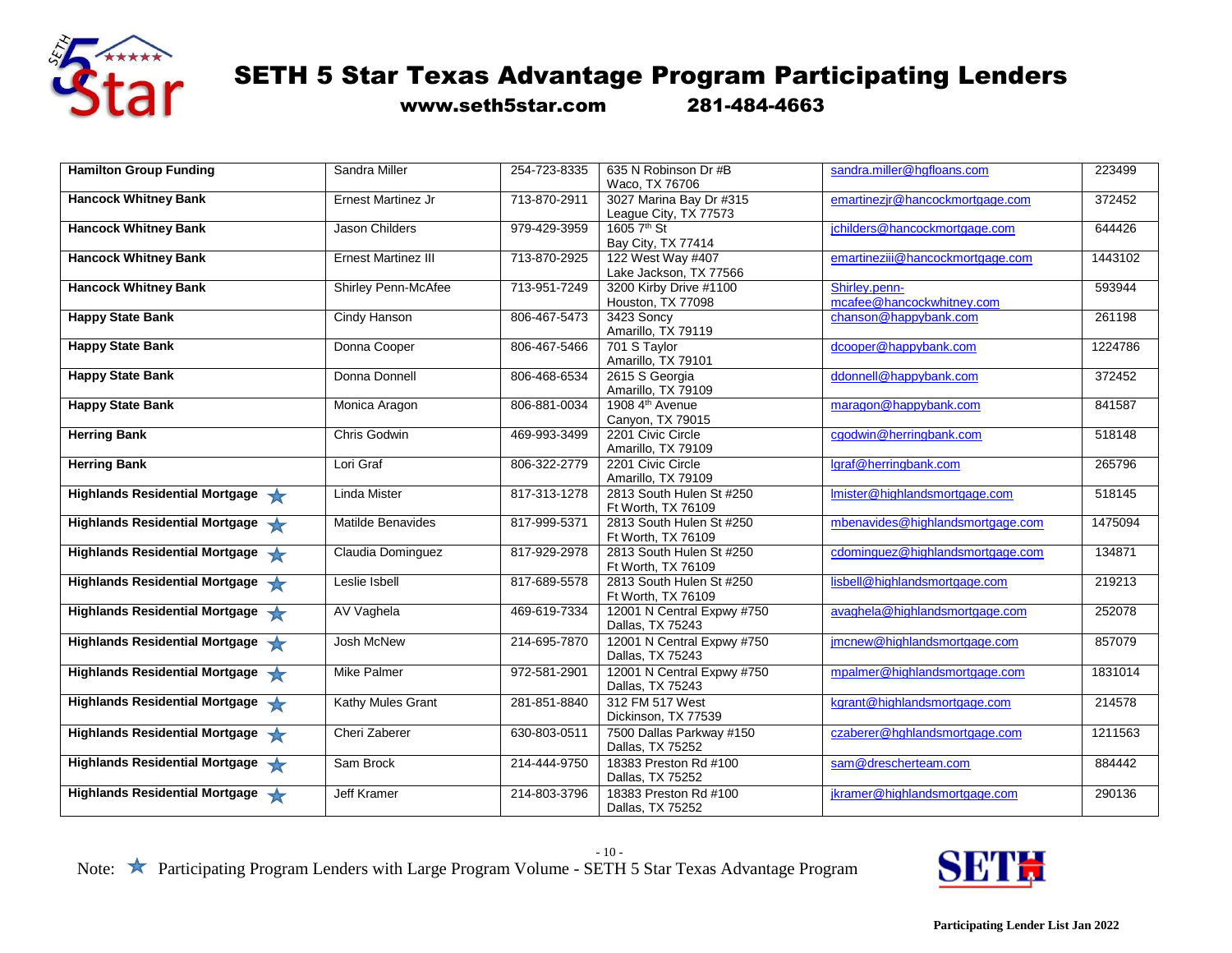

www.seth5star.com 281-484-4663

| Highlands Residential Mortgage       | Mike Palmer                                                    | 972-581-2901 | 12001 N Central Expwy #750<br>Dallas, TX 75243               | mpalmer@highlandsmortgage.com   | 1831014 |
|--------------------------------------|----------------------------------------------------------------|--------------|--------------------------------------------------------------|---------------------------------|---------|
| Highlands Residential Mortgage       | Donna Hambek                                                   | 214-693-4488 | 501 W President George Bush Hwy<br>#125 Richardson, TX 75080 | dhambek@highlandsmortgage.com   | 396728  |
| Highlands Residential Mortgage       | <b>Brooks Kelly</b>                                            | 469-298-1452 | 4965 Preston Park Blvd #195<br>Plano, TX 75093               | bkelly@homebridge.com           | 219206  |
| Highlands Residential Mortgage       | Shannon Collier                                                | 210-725-8470 | 3602 Paseano Parkway #106<br>Shavano Park, TX 78231          | scollier@highlandsmortgage.com  | 232124  |
| Highlands Residential Mortgage       | <b>Stefen Brooks</b><br>$\bigstar$<br>2021 5 Star Loan Officer | 210-640-1402 | 3602 Paseano Parkway #106<br>Shavano Park, TX 78231          | sbrooks@highlandsmortgage.com   | 229142  |
| Highlands Residential Mortgage       | <b>Rick Oaks</b>                                               | 214-718-5096 | 104 N Murphy Rd #212<br>Murphy, TX 75094                     | roaks@highlandsmortgage.com     | 172353  |
| <b>Homebridge Financial Services</b> | <b>Dixie Sanders</b>                                           | 281-494-5626 | 245 Commerce Green Blvd #160<br>Sugar Land, TX 77478         | dixie@homebridge.com            | 261195  |
| <b>Homebridge Financial Services</b> | <b>Charles Rutt</b>                                            | 281-235-4615 | 245 Commerce Green Blvd #160<br>Sugar Land, TX 77478         | crutt@homebridge.com            | 288548  |
| <b>Homeowners Financial Group</b>    | Chris Viviano                                                  | 713-206-2094 | 1333 W Loop South #1580<br>Houston, TX 77027                 | cviviano@homeownersfg.com       | 203117  |
| <b>HomeSource Mortgage</b>           | Claudia Reyes                                                  | 361-334-8370 | 5850 S Staples<br>Corpus Christi, TX 78413                   | claudia.reyes@homesourcemtg.com | 267658  |
| <b>HOMETRUST Mortgage</b>            | <b>Russell Schroeder</b>                                       | 281-333-3343 | 18333 Egret Bay Blvd #400<br>Houston, TX 77058               | rschroeder@hometrust.com        | 213399  |
| <b>HOMETRUST Mortgage</b>            | Kim Harmon                                                     | 281-333-3343 | 18333 Egret Bay Blvd #400<br>Houston, TX 77058               | kharmon@hometrust.com           | 1088396 |
| <b>HOMETRUST Mortgage</b>            | Linda Thomas                                                   | 281-333-3343 | 18333 Egret Bay Blvd #400<br>Houston, TX 77058               | Ithomas@hometrust.com           | 235011  |
| <b>HOMETRUST Mortgage</b>            | <b>Russell Preston</b>                                         | 281-236-5997 | 18333 Egret Bay Blvd #400<br>Houston, TX 77058               | rpreston@hometrust.com          | 464150  |
| <b>HOMETRUST Mortgage</b>            | Lisa Coleman                                                   | 281-910-8114 | 18333 Egret Bay Blvd #400<br>Houston, TX 77058               | Icoleman@hometrust.com          | 1170698 |
| <b>HOMETRUST Mortgage</b>            | Andrea Brinegar                                                | 713-369-6565 | 711 W Bay Area Blvd #102<br>Webster, TX 77598                | abrinegar@hometrust.com         | 213399  |
| <b>HOMETRUST Mortgage</b>            | Joe Mata                                                       | 713-369-4057 | 5353 West Alabama<br>Houston, TX 77056                       | jmata@hometrust.com             | 293465  |
| <b>HOMETRUST Mortgage</b>            | Lisa Loving                                                    | 281-802-1489 | 2520 Research Forest Dr #120<br>The Woodlands, TX 77381      | lloving@hometrust.com           | 293466  |
| <b>HOMETRUST Mortgage</b>            | <b>Mike Marshall</b>                                           | 281-220-3413 | 18700 W Lake Houston Pkwy #A-104<br>Humble, TX               | mmarshall@hometrust.com         | 213192  |
| <b>HOMETRUST Mortgage</b>            | Kelly Casto                                                    | 281-728-0087 | 1660 W Lake Houston Pkwy #505<br>Kingwood, TX 77345          | kcasto@hometrust.com            | 212980  |
| <b>HOMETRUST Mortgage</b>            | <b>Connie Tharp</b>                                            | 281-220-3418 | 18700 W Lake Houston Pkwy #A104<br>Atascocita, TX 77345      | ctharp@hometrust.com            | 214578  |
| <b>Inlanta Mortgage</b>              | <b>Tim Cranston</b>                                            | 469-444-3755 | 405 State Hwy 121 #A250<br>Lewisville, TX 75067              | timcranston@inlanta.com         | 1636286 |

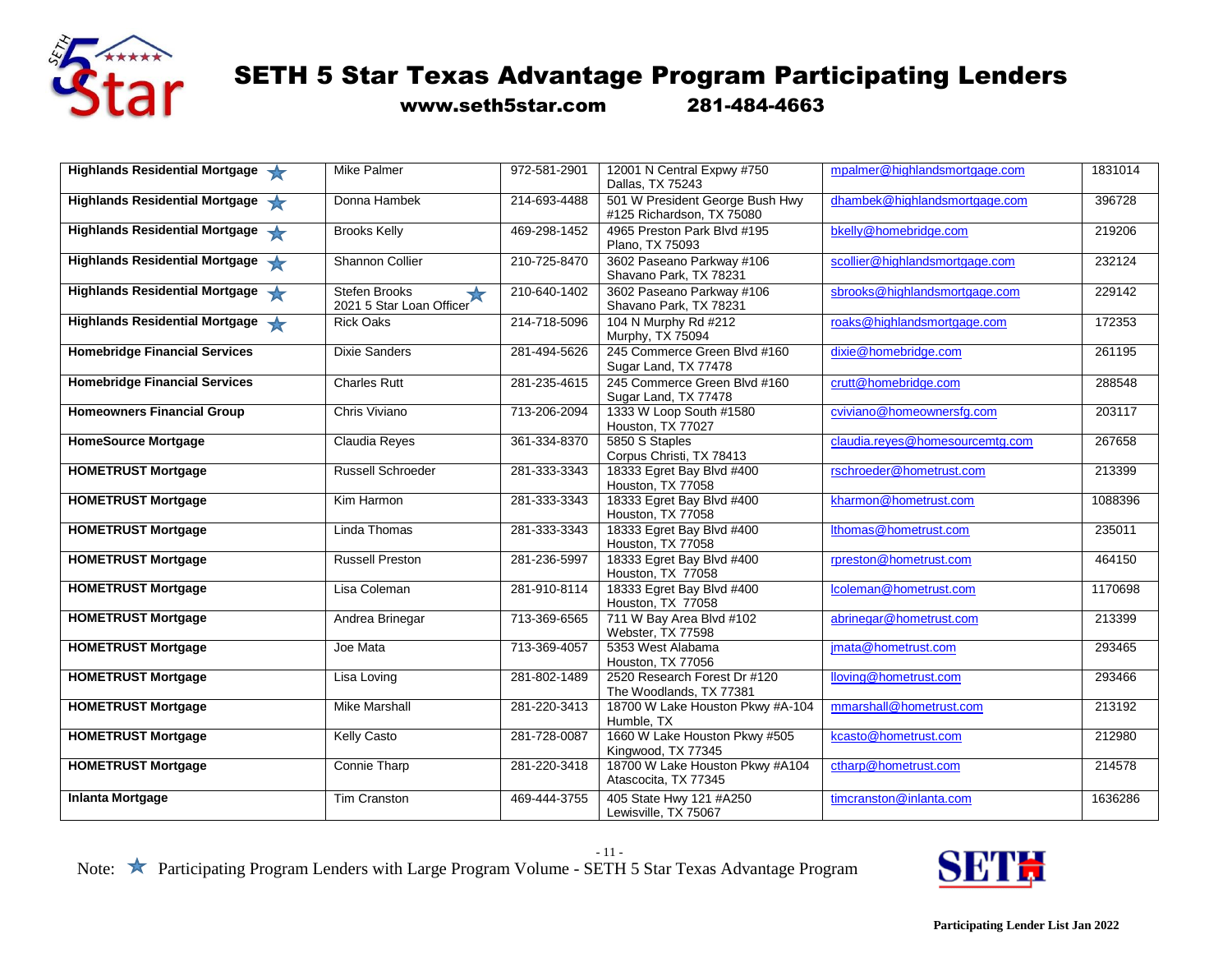

www.seth5star.com 281-484-4663

| <b>Inlanta Mortgage</b>                 | Joe Treinen             | 469-444-3753 | 405 State Hwy 121 #A250                         | joetreinen@inlanta.com        | 986044  |
|-----------------------------------------|-------------------------|--------------|-------------------------------------------------|-------------------------------|---------|
|                                         |                         |              | Lewisville, TX 75067                            |                               |         |
| <b>Intercontinental Capital Group</b>   | Kearcie Leota           | 214-295-6201 | 8951 Collin McKinney Pkwy<br>McKinney, TX 75070 | kleota@fhloans.com            | 915066  |
| <b>Interlinc Mortgage</b>               | Ivan Pastor             | 281-640-8555 | 24518 Kingsland Blvd                            | ipastor@txcapital.net         | 230115  |
|                                         |                         |              | Katy, TX 77494                                  |                               |         |
| <b>Interlinc Mortgage</b>               | Venita Williams         | 210-641-7948 | 400 N Loop 1604 E #100                          | vwilliams@lincloan.com        | 338436  |
|                                         |                         |              | San Antonio, TX 78232                           |                               |         |
| <b>Interlinc Mortgage</b>               | <b>Wes Kleckley</b>     | 210-569-0401 | 19269 FM 2252 #200                              | wkleckley@lincloan.com        | 293460  |
|                                         |                         |              | Garden Ridge, TX 78266                          |                               |         |
| K. Hovnanian American                   | Patricia Pauley-Pfeffer | 713-460-6265 | 13111 NW Frwy #305                              | ppauley@khov.com              | 252664  |
|                                         |                         |              | Houston, TX 77040                               |                               |         |
| $\frac{1}{N}$<br><b>KBHS Home Loans</b> | Luis Aguilar            | 713 478 1702 | 11320-B Richmond Ave                            | laquilar@kbhshomeloans.com    | 206772  |
|                                         |                         |              | Houston, TX 77082                               |                               |         |
| <b>KBHS Home Loans</b>                  | <b>Brian Thomson</b>    | 210-465-2298 | 4800 Fredericksburg Rd                          | bthomson@kbhshomeloans.com    | 206528  |
| ★                                       |                         |              | San Antonio, TX 78229                           |                               |         |
| <b>Legacy Lending</b>                   | Jennifer Gentry         | 325-212-9010 | 3017 Knickerbocker Rd                           | jgentry@legacylends.com       | 1371236 |
|                                         |                         |              | San Angelo, TX 76904                            |                               |         |
| <b>Legacy Mutual Mortgage</b>           | <b>Carol Peters</b>     | 713-579-3621 | 2500 Citywest Blvd #750                         | carol.peters@legacymutual.com | 973301  |
|                                         |                         |              | Houston, TX 77042                               |                               |         |
|                                         |                         |              |                                                 |                               |         |
| <b>Loan Simple</b>                      | Natalie Johnson         | 713-532-5970 | 6000 Reims Rd #3008                             | njohnson@loansimple.com       | 231245  |
|                                         |                         |              | Houston, TX 77036                               |                               |         |
| <b>IoanDepot</b>                        | Marlene Billeri         | 713-395-6906 | 21322 A Provincial Blvd                         | mbilleri@loandepot.com        | 384396  |
|                                         |                         |              | Katy, TX 77450                                  |                               |         |
| <b>loanDepot</b>                        | Scott Brown             | 281-989-9770 | 1921 Lohmans Crossing Rd #202                   | scbrown@loandepot.com         | 369185  |
|                                         |                         |              | Lakeway, TX 78734                               |                               |         |
| <b>loanDepot</b>                        | Siam Maxie              | 713-320-1876 | 3040 Post Oak Blvd #1475                        | smaxie@loandepot.com          | 1093963 |
|                                         |                         |              | Houston, TX 77056                               |                               |         |
| <b>IoanDepot</b>                        | Jennifer Deering        | 713-395-6920 | 3040 Post Oak Blvd #1475                        | jdeering@loandepot.com        | 357809  |
|                                         |                         |              | Houston, TX 77056                               |                               |         |
| <b>loanDepot</b>                        | <b>Holly Hessong</b>    | 713-395-6930 | 3040 Post Oak Blvd #1475                        | hhessong@loandepot.com        | 799891  |
|                                         |                         |              | Houston, TX 77056                               |                               |         |
| <b>IoanDepot</b>                        | Art Saldana             | 210-477-2024 | 3519 Paesanos Parkway #100                      | asaldana@loandepot.com        | 621658  |
|                                         |                         |              | San Antonio, TX 78231                           |                               |         |
| <b>loanDepot</b>                        | Amy Corona              | 210-477-2013 | 3519 Paesanos Parkway #100                      | acorona@loandepot.com         | 356713  |
|                                         |                         |              | San Antonio, TX 78231                           |                               |         |
| <b>loanDepot</b>                        | Jessica Wilburn         | 210-477-2029 | 3519 Paesanos Parkway #100                      | jwilburn@loandepot.com        | 1448986 |
|                                         |                         |              | San Antonio, TX 78231                           |                               |         |
| <b>loanDepot</b>                        | <b>Ampy Klonek</b>      | 210-477-2028 | 3519 Paesanos Parkway #100                      | aklonek@loandepot.com         | 215228  |
|                                         |                         |              | San Antonio, TX 78231                           |                               |         |
| <b>loanDepot</b>                        | Debbie Villarreal       | 210-477-2032 | 3519 Paesanos Parkway #100                      | dvillarreal@loandepot.com     | 463824  |
|                                         |                         |              | San Antonio, TX 78231                           |                               |         |
| <b>IoanDepot</b>                        | Mirta Hernandez         | 210-477-2008 | 3519 Paesanos Parkway #100                      | mirtahernandez@loandepot.com  | 811612  |
|                                         |                         |              | San Antonio, TX 78231                           |                               |         |
| <b>IoanDepot</b>                        | <b>Felice White</b>     | 469-854-7256 | 5810 Tennyson Parkway #110                      | felicewhite@loandepot.com     | 231245  |
|                                         |                         |              | Plano, TX 75024                                 |                               |         |

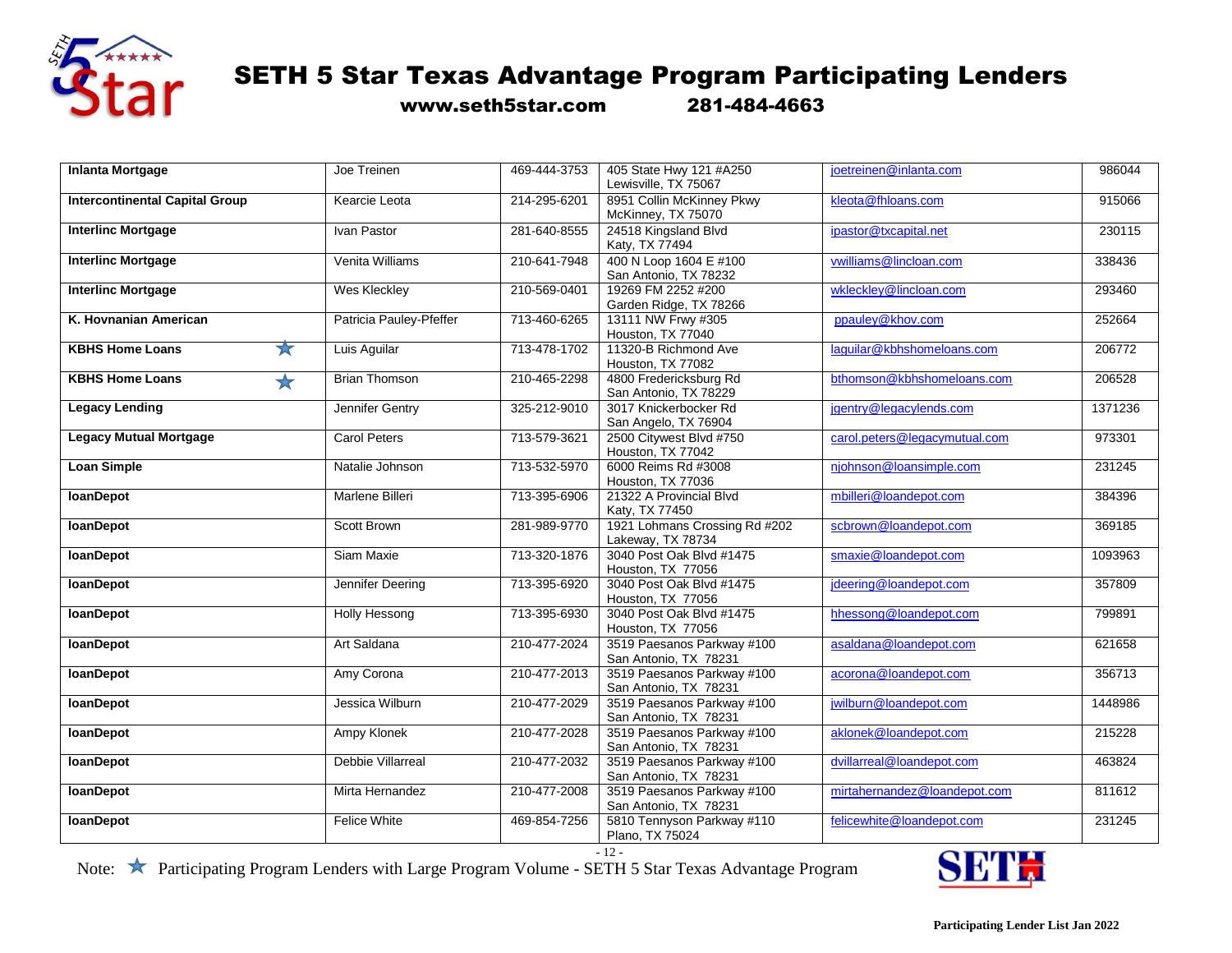

www.seth5star.com 281-484-4663

| <b>IoanDepot</b>                     | Kathleen McElroy      | 817-872-7923 | 9001 Ariport Freeway #770                   | kmcelroy@loandepot.com          | 621876  |
|--------------------------------------|-----------------------|--------------|---------------------------------------------|---------------------------------|---------|
|                                      |                       |              | North Richland Hills, TX 76180              |                                 |         |
| Lower LLC DBA Oz Lending             | Jason Ozment          | 214-998-8148 | 2805 Dallas Parkway #150<br>Plano, TX 75093 | jason.ozment@ozlending.com      | 96136   |
|                                      |                       |              |                                             |                                 |         |
| <b>Lower LLC DBA Oz Lending</b>      | <b>Barry Blount</b>   | 214-414-1819 | 2805 Dallas Parkway #150<br>Plano, TX 75093 | barry.blount@ozlending.com      | 216075  |
| Lower LLC DBA Oz Lending             | <b>Ron Hankins</b>    | 817-627-5172 | 2805 Dallas Parkway #150                    | ron.hankins@ozlending.com       | 739759  |
|                                      |                       |              | Plano, TX 75093                             |                                 |         |
| <b>M/I Financial LLC San Antonio</b> | Roselle Smith         | 210-536-4973 | 4949 N Loop 1604 W #220                     | rsmith@mihomes.com              | 1078795 |
|                                      |                       |              | San Antonio, TX 78259                       |                                 |         |
| <b>M/I Financial LLC San Antonio</b> | Patty Bounds          | 210-536-4699 | 4949 N Loop 1604 W #220                     | pbounds@mihomes.com             | 240456  |
|                                      |                       |              |                                             |                                 |         |
|                                      |                       |              | San Antonio, TX 78249                       |                                 |         |
| <b>M/I Financial</b>                 | <b>Brandi Mackey</b>  | 512-770-8441 | 6801 N Capital of Texas Hwy B2-100          | bmackey@mihomes.com             | 759740  |
|                                      |                       |              | Austin, TX 78731                            |                                 |         |
| <b>M/I Financial</b>                 | <b>Quinn Stowe</b>    | 512-770-8443 | 6801 N Capital of Texas Hwy B2-100          | gstowe@mihomes.com'             | 1652420 |
|                                      |                       |              | Austin, TX 78731                            |                                 |         |
| <b>M/I Financial</b>                 |                       | 512-770-8447 |                                             |                                 | 1732560 |
|                                      | Bianca Orta           |              | 6801 N Capital of Texas Hwy B2-100          | borta@mihomes.com               |         |
|                                      |                       |              | Austin, TX 78731                            |                                 |         |
| <b>Michigan Mutual</b>               | <b>Brenda Kim</b>     | 817-527-3200 | 601 W Northwest Hwy #100                    | bkim@mimutual.com               | 1232644 |
|                                      |                       |              | Grapevine, TX 76051                         |                                 |         |
| <b>Michigan Mutual</b>               | Patti Jo Hollon       | 817-527-3200 | 601 W Northwest Hwy #100                    | pjhollon@mimutual.com           | 1759445 |
|                                      |                       |              |                                             |                                 |         |
|                                      |                       |              | Grapevine, TX 76051                         |                                 |         |
| <b>Michigan Mutual</b>               | <b>Ivette Balser</b>  | 817-527-3200 | 601 W Northwest Hwy #100                    | ibalser@mimutual.com            | 176246  |
|                                      |                       |              | Grapevine, TX 76051                         |                                 |         |
| <b>Michigan Mutual</b>               | <b>Bob Duane</b>      | 817-527-3200 | 601 W Northwest Hwy #100                    | bduane@mimutual.com             | 265303  |
|                                      |                       |              | Grapevine, TX 76051                         |                                 |         |
| <b>Michigan Mutual</b>               | <b>Keith Taylor</b>   | 817-527-3200 | 601 W Northwest Hwy #100                    | ktaylor@mimutual.com            | 857586  |
|                                      |                       |              |                                             |                                 |         |
|                                      |                       |              | Grapevine, TX 76051                         |                                 |         |
| <b>Michigan Mutual</b>               | Paul Duane            | 817-527-3200 | 601 W Northwest Hwy #100                    | pduane@mimutual.com             | 330193  |
|                                      |                       |              | Grapevine, TX 76051                         |                                 |         |
| <b>Michigan Mutual</b>               | Sean McGaughey        | 817-527-3200 | 601 W Northwest Hwy #100                    | smcgaughey@mimutual.com         | 627960  |
|                                      |                       |              | Grapevine, TX 76051                         |                                 |         |
| <b>Movement Mortgage</b>             | Domingo Bravo         | 210-900-5037 | 826 N Loop 1604 W #175                      | domingo.bravo@movement.com      | 851310  |
|                                      |                       |              |                                             |                                 |         |
|                                      |                       |              | San Antonio, TX 78248                       |                                 |         |
| <b>Movement Mortgage</b>             | David Leavitt         | 210-982-0351 | 3611 Paesanos Parkway #100                  | david.leavitt@movement.com      | 198077  |
|                                      |                       |              | San Antonio, TX 78231                       |                                 |         |
| <b>Movement Mortgage</b>             | Crystal Villanueva    | 210-756-8210 | 3611 Paesanos Parkway #100                  | crystal.villanueva@movement.com | 125831  |
|                                      |                       |              | San Antonio, TX 78231                       |                                 |         |
| <b>Movement Mortgage</b>             | Michael Masserfar     | 512-787-8916 | 1313 Ranch Road 620 South #201              | michael.nasserfar@movement.com  | 209485  |
|                                      |                       |              |                                             |                                 |         |
|                                      |                       |              | Austin, TX 78734                            |                                 |         |
| <b>Movement Mortgage</b>             | John Volleman         | 254-784-0334 | 3200 Long Prairie Rd #300                   | john.volleman@movement.com      | 1590589 |
|                                      |                       |              | Flower Mount, TX 75022                      |                                 |         |
| <b>Movement Mortgage</b>             | Andrea Crabtree       | 713-252-1447 | 1011 Surrey Lane Bldg 200 #4                | andrea.crabtree@movement.com    | 1159195 |
|                                      |                       |              | Flower Mound, TX 75022                      |                                 |         |
|                                      |                       |              |                                             |                                 |         |
| <b>Movement Mortgage</b>             | <b>Mark Karetskly</b> | 857-544-3158 | 7160 North Dallas Pkwy #380                 | mark.karetskly@movement.com     | 1254891 |
|                                      |                       |              | Plano, TX 75024                             |                                 |         |

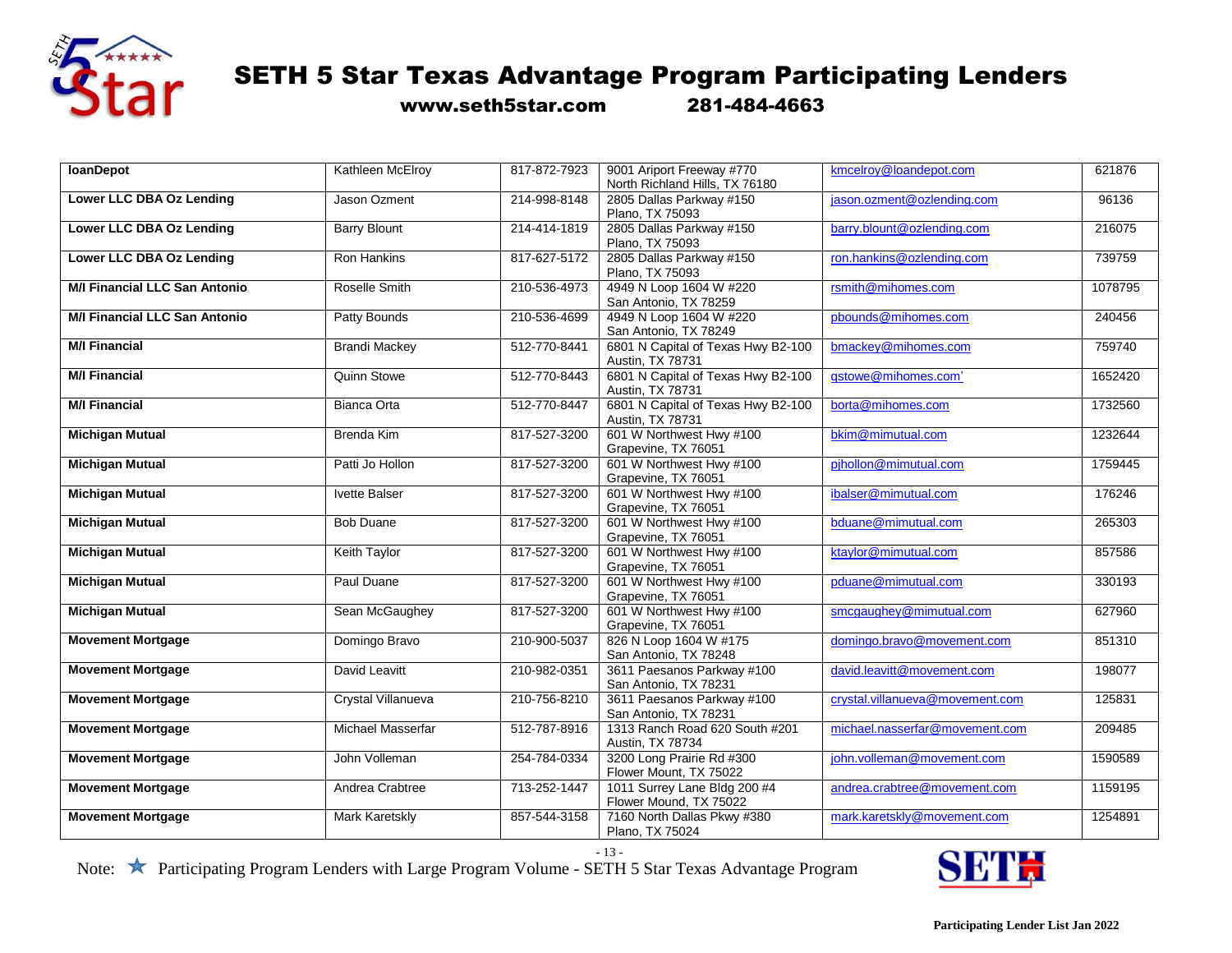

www.seth5star.com 281-484-4663

| <b>Movement Mortgage</b>           | Matt Konlande           | 817-881-6125 | 1701 River Run Road #1103<br>Fort Worth, TX 76107     | matt.konlande@movement.com       | 250451  |
|------------------------------------|-------------------------|--------------|-------------------------------------------------------|----------------------------------|---------|
| <b>Movement Mortgage</b>           | <b>Trey Garcia</b>      | 281-910-9563 | 602 Sawyer Street #205<br>Houston, TX 77007           | trey.garcia@movement.com         | 1164311 |
| <b>Movement Mortgage</b>           | <b>Frank Gonzalez</b>   | 713-504-3109 | 602 Sawyer Street #205<br>Houston, TX 77007           | frank.gonzalez@movement.com      | 1650963 |
| <b>Movement Mortgage</b>           | Paige Bowman            | 281-369-4450 | 602 Sawyer Street #205<br>Houston, TX 77007           | paige.bowman@movement.com        | 1219512 |
| <b>Nations Lending Corporation</b> | Maria Vengas            | 713-724-6241 | 917 Spring Cypress Rd<br>Spring, TX 77373             | maria.vengas@nationslending.com  | 1779677 |
| <b>Nations Reliable Lending</b>    | Mark Goins              | 281-619-8201 | 100 Perkins Ave #D-E<br>League City, TX 77573         | mark.goins@nrlmtg.com            | 219802  |
| <b>Nations Reliable Lending</b>    | William Cossaboom       | 713-516-3884 | 4440 W Main Street<br>League City, TX 77573           | will.cossaboom@nrlmortgage.com   | 213900  |
| <b>Nations Reliable Lending</b>    | Matthew Hyde            | 281-212-9200 | 4440 W Main Street<br>League City, TX 77573           | matthew.hyde@nrlmortgage.com     | 219798  |
| <b>Nations Reliable Lending</b>    | <b>Mario Garza</b>      | 281-212-9200 | 1120 NASA Parkway #400<br>Houston, TX 77058           | mario@nrlmtg.com                 | 378452  |
| <b>Nations Reliable Lending</b>    | Debbie Pulido           | 281-782-0193 | 2855 Mangum Rd #A330B<br>Houston, TX 77092            | debbie.pulido@nrlmortgage.com    | 244397  |
| <b>Nations Reliable Lending</b>    | Josey Anderson          | 713-349-4501 | 3101 NASA Road One #I<br>Seabrook, TX 77586           | josey.anderson@nrlmortgage.com   | 854464  |
| <b>Nations Reliable Lending</b>    | <b>Raymond Kimbrell</b> | 214-406-3269 | 3101 NASA Road One #I<br>Seabrook, TX 77586           | raymond.kimbrell@nrlmortgage.com | 219755  |
| <b>Nations Reliable Lending</b>    | Abe Gallagher           | 281.250.9557 | 3101 NASA Road One #I<br>Seabrook, TX 77586           | abe.gallagher@nrlmortgage.com    | 219745  |
| <b>Nations Reliable Lending</b>    | Princess Pulido         | 832-641-4816 | 2855 Mangum Rd #A330B<br>Houston, TX 77092            | princess.pulido@nrlmortgage.com  | 180335  |
| <b>Nations Reliable Lending</b>    | Nicole Bankhead         | 713-893-5684 | 6807 Wynwood Lane #B<br>Houston, TX 77008             | nicole.bankhead@nrlmortgage.com  | 313890  |
| <b>Nations Reliable Lending</b>    | Chad Freeman            | 832-428-8859 | 6807 Wynwood Lane #B<br>Houston, TX 77008             | chad.freeman@nrlmortgage.com     | 620255  |
| <b>Nations Reliable Lending</b>    | Corey Kirven            | 281-684-8233 | 3220 San Jacinto<br>Houston, TX 77004                 | corey.kirven@nrlmortgage.com     | 298910  |
| <b>Nations Reliable Lending</b>    | <b>Brent Powell</b>     | 832-220-5524 | 33018 Tamina Rd #10<br>Magnolia, TX 77354             | brent.powell@nrlmortgage.com     | 211147  |
| <b>Nations Reliable Lending</b>    | Callie Hannah           | 832-260-4255 | 4501 Magnolia Drive Bldg 6 #204<br>Kingwood, TX 77345 | callie.hannah@nrlmortgage.com    | 1068823 |
| <b>Nations Reliable Lending</b>    | <b>Tonette Pipkins</b>  | 832-627-6910 | 4501 Magnolia Drive Bldg 6 #204<br>Kingwood, TX 77345 | tonette.pipkins@nrlmortgage.com  | 694228  |
| <b>Nations Reliable Lending</b>    | <b>Shelly Roark</b>     | 512-524-7007 | 814 W North Loop Unit B<br>Austin, TX 78756           | shelly.roark@nrlmortgage.com     | 207714  |
| <b>Nations Reliable Lending</b>    | Cynthia Rock            | 972-771-4925 | 5910 N Central Expressway #1955<br>Dallas, TX 75206   | cynthia.rock@nrlmortgage.com     | 150241  |
| <b>Network Funding</b>             | Jimmie Darland          | 512-799-2898 | 1717 N IH 35 #150<br>Round Rock, TX 78664             | jimmie.darland@nflp.com          | 226785  |

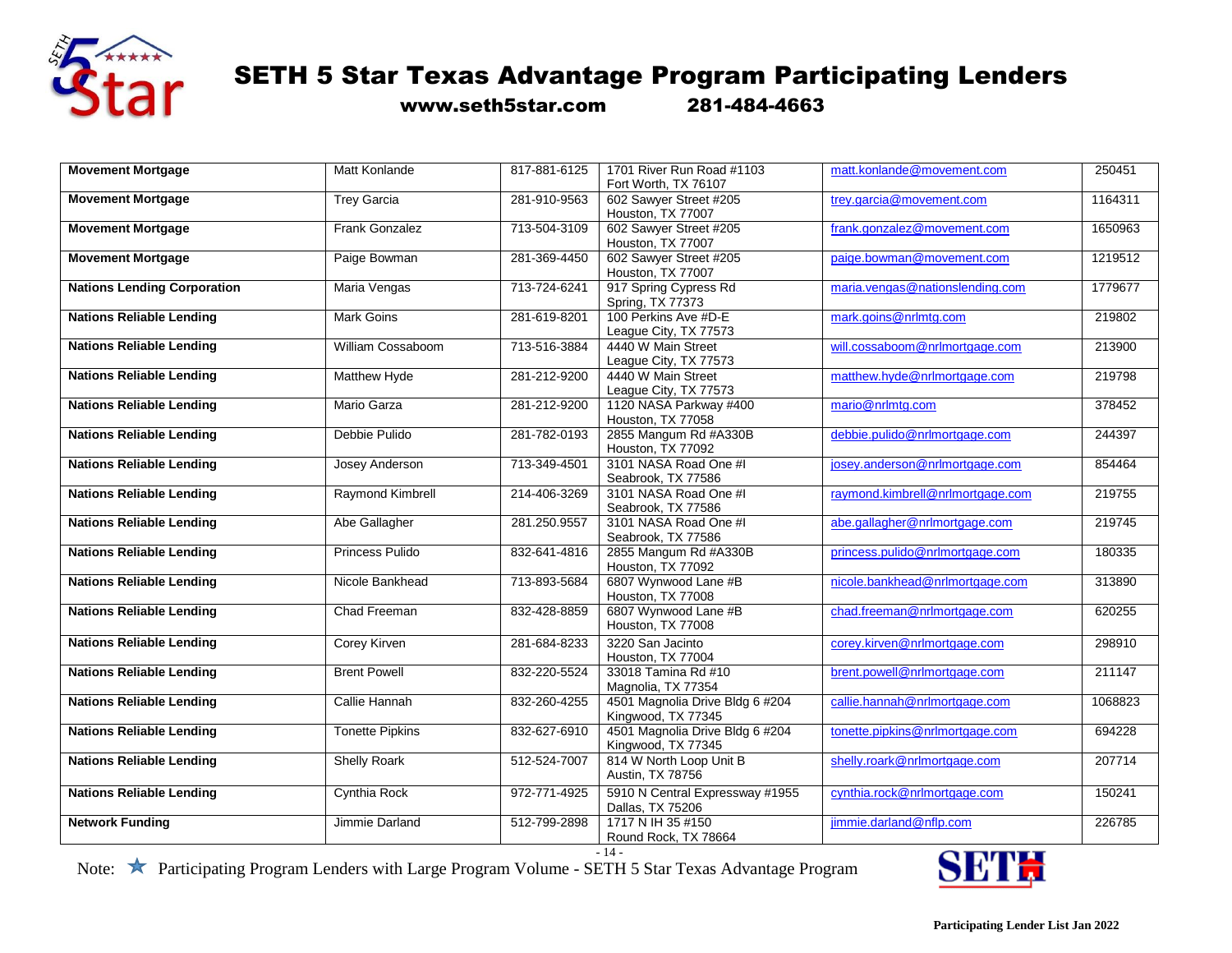

www.seth5star.com 281-484-4663

| <b>North American Financial Corporation</b>   | Jon Scampton            | 702-407-9335 | 375 N Stephanie Street Bldg #18                        | jon@nafloans.com                  | 1019871 |
|-----------------------------------------------|-------------------------|--------------|--------------------------------------------------------|-----------------------------------|---------|
|                                               |                         |              | Henderson, NV 89104                                    |                                   |         |
| North American Financial Corporation          | <b>Gregory Ernst</b>    | 702-407-9335 | 375 N Stephanie Street Bldg #18<br>Henderson, NV 89104 | gregory@nafloans.com              | 189861  |
| <b>NOVA Home Loans</b>                        | <b>Sherry Scofield</b>  | 817-476-0308 | 222 W Las Colinas Blvd #1650<br>Irving, TX 75039       | sherry.scofield@novahomeloans.com | 208017  |
| NTFN, Inc. - Premier Nationwide               | Deanna Adams            | 214-674-9737 | State Highway 121 Bypass #100<br>Lewisville, TX 75067  | dadams@pnlending.com              | 280133  |
| NTFN, Inc. - Premier Nationwide               | <b>Brad Lynch</b>       | 469-450-2723 | State Highway 121 Bypass #100<br>Lewisville, TX 75067  | blynch@pnlending.com              | 150241  |
| NTFN, Inc. - Premier Nationwide               | Jeremy Steffens         | 972-537-0672 | State Highway 121 Bypass #100<br>Lewisville, TX 75067  | jsteffens@pnlending.com           | 433612  |
| NTFN, Inc. - Premier Nationwide               | Amanda McCandless       | 972-537-0572 | State Highway 121 Bypass #100<br>Lewisville, TX 75067  | amanda@pnlending.com              | 480388  |
| NTFN, Inc. - Premier Nationwide               | <b>Stacy Schriever</b>  | 817-707-5454 | 700 State Hwy 121 By Pass #150<br>Lewisville, TX 75067 | sschriever@pnlending.com          | 293313  |
| NTFN, Inc. - Premier Nationwide               | Anthony Glenn           | 214-632-4445 | 700 State Hwy 121 By Pass #150<br>Lewisville, TX 7506  | aglenn@pnlending.com              | 1644818 |
| NTFN, Inc. - Premier Nationwide               | Maria Osio              | 512-782-0137 | 3933 Steck Ave B106<br>Austin, TX 78759                | mosio@pnlending.com               | 1195773 |
| NTFN, Inc. - Premier Nationwide               | <b>Ginger Carnright</b> | 512-762-8353 | 3933 Steck Ave B106<br>Austin, TX 78759                | gcarnright@pnlending.com          | 824698  |
| On Q Financial                                | Armando Mungioli        | 972-333-7811 | 5445 Legacy Dr #170<br>Plano, TX 75024                 | Armando.mungioli@qonfinancial.com | 231198  |
| Open Mortgage                                 | <b>Robert Lewis</b>     | 210-650-9988 | 12702 Toepperwein Rd #223<br>San Antonio, TX 78233     | robert@rlidealmortgage.com        | 1080440 |
| Open Mortgage                                 | David Hail              | 972-365-8099 | 4452 Chaha Rd #204<br>Garland, TX 75043                | davidhail@openmtg.com             | 213066  |
| <b>Origin Bank Home Lending</b>               | <b>Kristen Miller</b>   | 469-816-6319 | 16479 Dallas Pkwy #550<br>Addison, TX 75001            | kmiller@origin.bank               | 19819   |
| <b>Origin Bank Home Lending</b>               | Gabe Garza              | 469-225-4342 | 16479 Dallas Pkwy #550<br>Addison, TX 75001            | gdgarza@origin.bank               | 111224  |
| <b>Origin Bank Home Lending</b>               | Julie Maddux            | 682-334-5833 | 6613 Precinct Line Rd<br>N Richland Hills, TX 76182    | jmaddux@origin.bank               | 227130  |
| <b>Paramount Residential Mortgage</b>         | Ricardo Trejo           | 210-364-8925 | 8000 IH 10 West #600<br>San Antonio, TX 78230          | rtrejo@prmg.net                   | 260868  |
| <b>Paramount Residential Mortgage</b>         | Arthur Blackburn        | 832-598-7075 | 9950 Westpark Dr #540<br>Houston, TX 77063             | ablackburn@prmg.net               | 1248316 |
| <b>Premier Bank Texas</b>                     | <b>Becky Reuter</b>     | 817-343-1309 | 4851 Merlot Ave #520<br>Grapevine, TX 76051            | breuter@premierbank.com           | 254084  |
| <b>Primelending, A Plains Capital Company</b> | Denise Elvir - Meyer    | 832-536-3399 | 18333 Egret Bay Blvd #111<br>Houston, TX 77058         | delvir-meyer@primelending.com     | 274289  |
| Primelending, A Plains Capital Company        | Irma Hunold             | 832-275-2856 | 18333 Egret Bay Blvd #111<br>Houston, TX 77058         | irma.hunold@primelending.com      | 225091  |
| Primelending, A Plains Capital Company        | <b>Glen Reaves</b>      | 832-536-3387 | 18333 Egret Bay Blvd #111<br>Houston, TX 77058         | greaves@primelending.com          | 210065  |

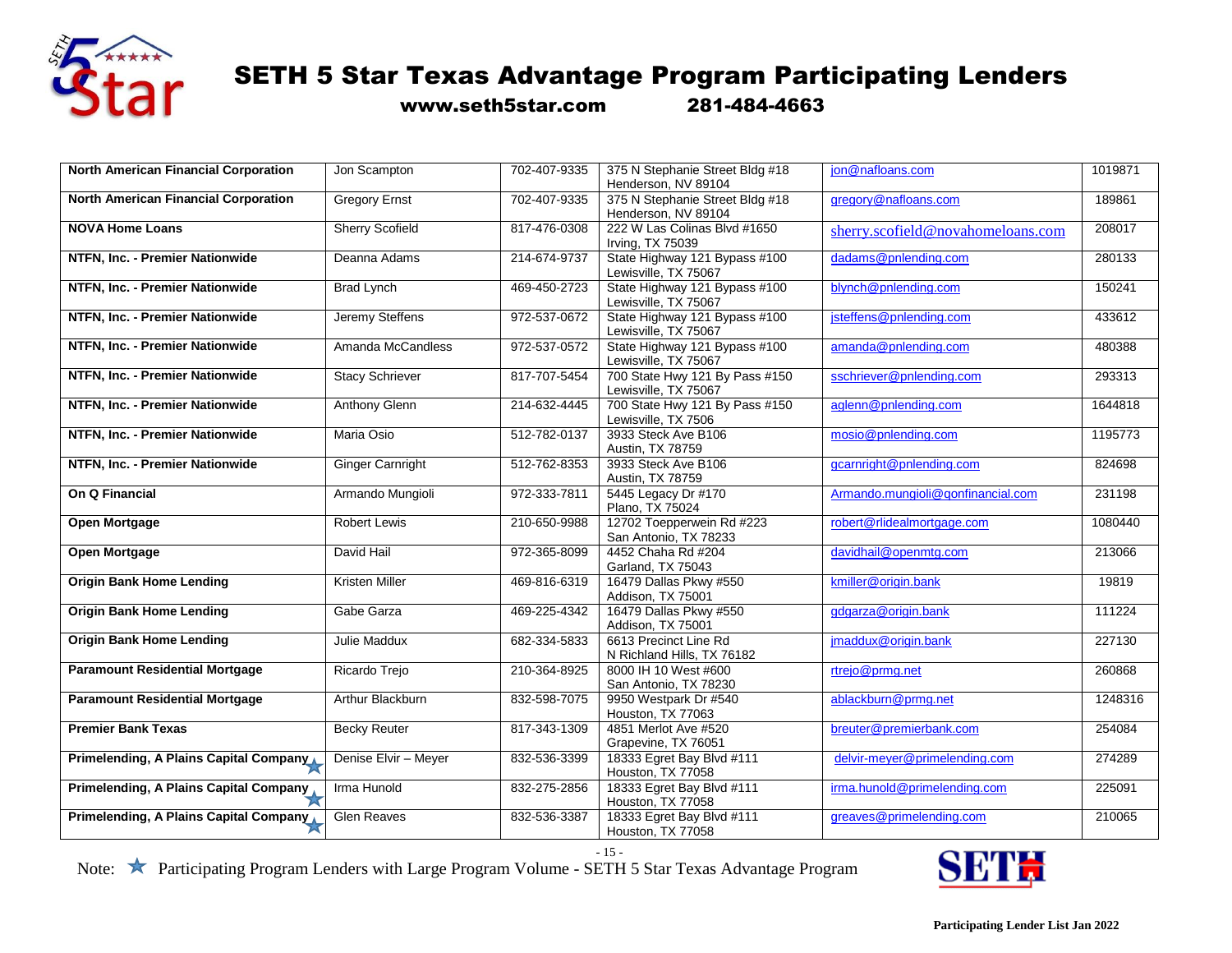

www.seth5star.com 281-484-4663

| Primelending, A Plains Capital Company        | Deana McClellen       | 832-969-8328 | 18333 Egret Bay Blvd #111                      | dmcclellen@primelending.com      | 179587  |
|-----------------------------------------------|-----------------------|--------------|------------------------------------------------|----------------------------------|---------|
|                                               |                       |              | Houston, TX 77058                              |                                  |         |
| Primelending, A Plains Capital Company        | Kathryn Jones         | 281-889-9799 | 18333 Egret Bay Blvd #111<br>Houston, TX 77058 | kathryn.jones@primelending.com   | 217219  |
| <b>Primelending, A Plains Capital Company</b> | Damon Ford            | 281-212-8925 | 16055 Space Center Blvd #250                   | dford@primelending.com           | 179499  |
|                                               |                       |              | Houston, TX 77062                              |                                  |         |
| <b>Primelending, A Plains Capital Company</b> | Lauri Coppock         | 281-212-8910 | 16055 Space Center Blvd #250                   | lcoppock@primelending.com        | 176539  |
|                                               |                       |              | Houston, TX 77062                              |                                  |         |
| Primelending, A Plains Capital Company        | Paul Sellers          | 817-948-5529 | 2717 Commercial Center Blvd #J230              | psellers@primelending.com        | 179499  |
|                                               |                       |              | Katy, TX 77494                                 |                                  |         |
| Primelending, A Plains Capital Company        | Daphne Burris         | 281-681-6516 | 25511 Budde Rd Bldg P #302                     | dburris@primelending.com         | 176517  |
|                                               |                       |              | The Woodlands, TX 77380                        |                                  |         |
| Primelending, A Plains Capital Company        | Rachelle Aaron        | 281-212-8930 | 8003 FM 3180 #1                                | raaron@primelending.com          | 176589  |
|                                               |                       |              | Baytown, TX 77523                              |                                  |         |
| <b>Primelending, A Plains Capital Company</b> | Marie Cyr             | 512-716-3532 | 810 Hester's Crossing #150                     | mcyr@primelending.com            | 269403  |
|                                               |                       |              | Round Rock, TX 78681                           |                                  |         |
| <b>Primelending, A Plains Capital Company</b> | Jeremy McCune         | 847-754-8421 | 270 N Loop 1604 East #310                      | jmccune@primelending.com         | 207626  |
|                                               |                       |              | San Antonio, TX 78232                          |                                  |         |
| Primelending, A Plains Capital Company        | Alexis Farrar         | 972-930-9039 | 18111 Preston Rd #900                          | afarrar@primelending.com         | 215802  |
|                                               |                       |              | Dallas, TX 75252                               |                                  |         |
| Primelending, A Plains Capital Company        | Christina Arias       | 214-566-6313 | 3500 Oak Lawn Ave #150                         | carias@primelending.com          | 232179  |
|                                               |                       |              | Dallas, TX 75219                               |                                  |         |
| Primelending, A Plains Capital Company        | Kirk Griffin          | 972-447-5895 | 3500 Oak Lawn Ave #150                         | kirkg@primelending.com           | 184090  |
|                                               |                       |              | Dallas, TX 75219                               |                                  |         |
| Primelending, A Plains Capital Company        | Alex Varela           | 972-250-9603 | 150 W College St #300                          | avarela@primelending.com         | 184823  |
|                                               |                       |              | Grapevine, TX 76051                            |                                  |         |
| Primelending, A Plains Capital Company        | Jack Loughborough     | 512-826-8013 | 1717 W 6 <sup>th</sup> St #340                 | jackl@primelending.com           | 184050  |
|                                               |                       |              | Austin, TX 78703                               |                                  |         |
| <b>Primelending, A Plains Capital Company</b> | Edgar Garcia          | 512-582-7249 | 1717 W 6 <sup>th</sup> St #340                 | edgar.garcia@primelending.com    | 513253  |
|                                               |                       |              | Austin, TX 78703                               |                                  |         |
| Primelending, A Plains Capital Company        | Donna Presley         | 806-318-4071 | 3440 Bell St #326                              | dpresley@primelending.com        | 176904  |
|                                               |                       |              | Amarillo, TX 79109                             |                                  |         |
| Primelending, A Plains Capital Company        | Gaye Crump            | 806-318-4971 | 3440 Bell St #326                              | gcrump@primelending.com          | 1531380 |
|                                               |                       |              | Amarillo, TX 79109                             |                                  |         |
| <b>Primelending, A Plains Capital Company</b> | Renee Mahaffee        | 806-206-1109 | 2425 W Loop S #120                             | rmahaffee@primelending.com       | 184050  |
|                                               |                       |              | Houston, TX 77027                              |                                  |         |
| Primelending, A Plains Capital Company        | Jeremy Noyes          | 806-318-4070 | 3440 Bell St #326                              | jnoyes@primelending.com          | 264547  |
|                                               |                       |              | Amarillo, TX 79109                             |                                  |         |
| Primelending, A Plains Capital Company,       | David Wade            | 432.689.2559 | 3510 N Midkiff Rd #200                         | dwade@primelending.com           | 793614  |
|                                               |                       |              | Midland, TX 79705                              |                                  |         |
| Primelending, A Plains Capital Company        | <b>Helen Dennard</b>  | 432-550-2011 | 1541 JBS Pkwy #16                              | hdennard@primelending.com        | 1083178 |
|                                               |                       |              | Odessa, TX 79761                               |                                  |         |
| <b>PrimeWest Mortgage</b>                     | Jack Bibb             | 806-771-7724 | 7806 Indiana Ave                               | jack.bibb@primewestcorp.com      | 335866  |
|                                               |                       |              | Lubbock, TX 79423                              |                                  |         |
| <b>PrimeWest Mortgage</b>                     | <b>Whitney Chaney</b> | 806-776-6809 | 9816 Slide Rd                                  | whitney.chaney@primewestcorp.com | 1213629 |
|                                               |                       |              | Lubbock, TX 79423                              |                                  |         |

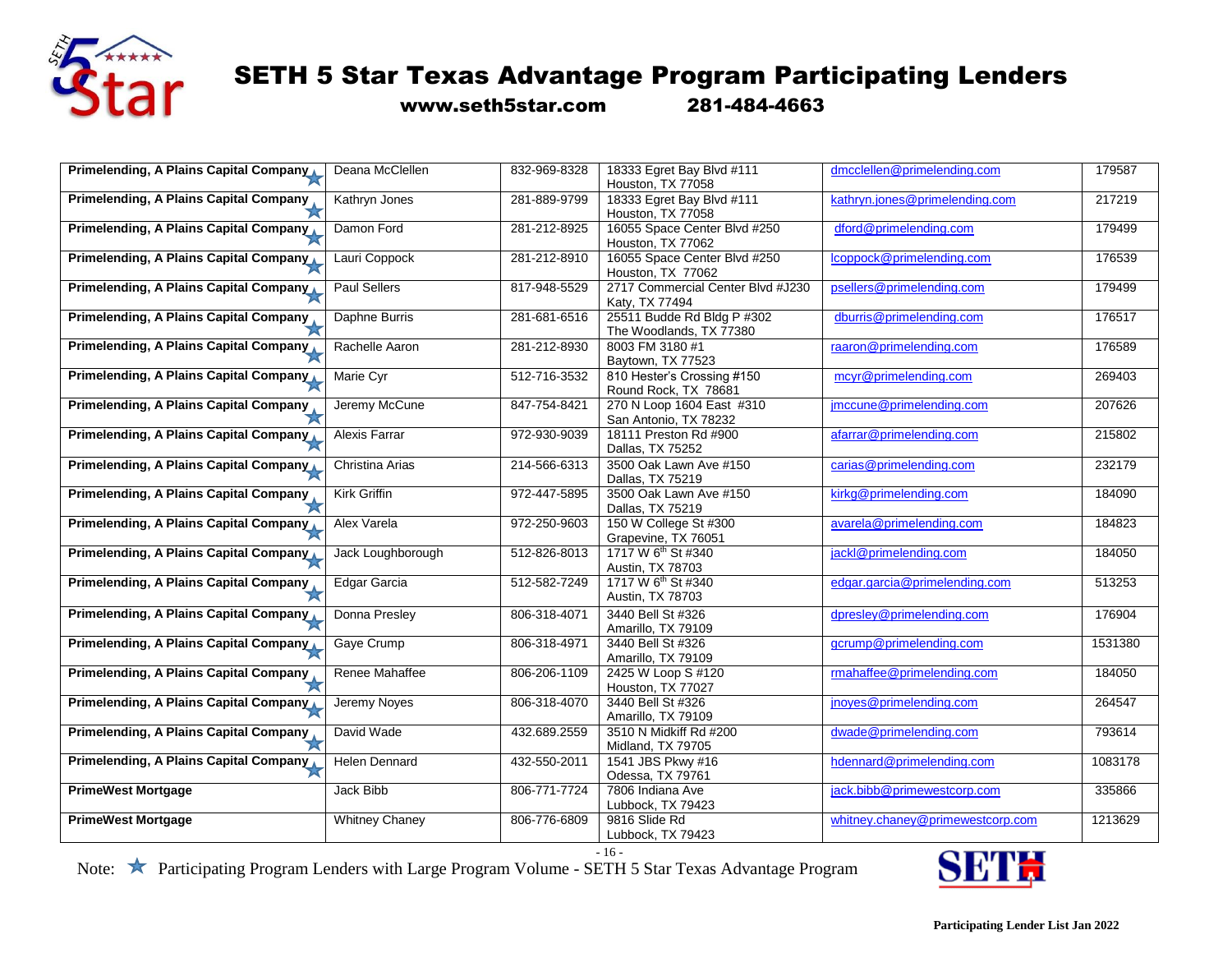

www.seth5star.com 281-484-4663

| <b>PrimeWest Mortgage</b>              | <b>Jeff Sicking</b>    | 940-627-0047 | 203 W Walnut St #101              | jeff.sicking@primewestcorp.com       | 335861  |
|----------------------------------------|------------------------|--------------|-----------------------------------|--------------------------------------|---------|
|                                        |                        |              | Decatur, TX 76234                 |                                      |         |
| <b>PrimeWest Mortgage</b>              | Meaghan Hood           | 940-627-0047 | 203 W Walnut St #101              | meagan.hood@primewestcorp.com        | 894173  |
|                                        |                        |              | Decatur, TX 76234                 |                                      |         |
| <b>PrimeWest Mortgage</b>              | Tom Bartosh            | 972-935-9200 | 1568 N Highway 77 #100            | tom.bartosh@primewestcorp.com        | 351125  |
|                                        |                        |              | Waxahachie, TX 75165              |                                      |         |
| <b>PrimeWest Mortgage</b>              | Casey Taylor           | 972-935-9208 | 1568 N Highway 77 #100            | casey.taylor@primewestcorp.com       | 408217  |
|                                        |                        |              | Waxahachie, TX 75165              |                                      |         |
| <b>PrimeWest Mortgage</b>              | Andrea Holt            | 940-781-6118 | One Eureka Circle                 | andrea.holt@primewestcorp.com        | 657852  |
|                                        |                        |              | Wichita Falls, TX 76308           |                                      |         |
| <b>PrimeWest Mortgage</b>              | Diana Hunt             | 940-687-1502 | One Eureka Circle                 | diana.hunt@primewestcorp.com         | 335854  |
|                                        |                        |              | Wichita Falls, TX 76308           |                                      |         |
| <b>PrimeWest Mortgage</b>              | <b>Melissa Wicker</b>  | 432-689-0000 | 5109 W Wadley #106                | mwicker@primewestcorp.com            | 177788  |
|                                        |                        |              | Midland, TX 79707                 |                                      |         |
| <b>PrimeWest Mortgage</b>              | Adrianne Rendon        | 432-689-0000 | 5109 W Wadley #106                | adrianne.rendon@primewestcorp.com    | 336747  |
|                                        |                        |              | Midland, TX 79707                 |                                      |         |
| <b>Pulte Mortgage</b>                  | Sandra Stevens         | 512-532-3459 | 12301 Riata Trace Pkwy            | sandra.stevens@pulte.com             | 258682  |
|                                        |                        |              | Austin, TX 78727                  |                                      |         |
| <b>Republic State Mortgage</b>         | Sadaf Sultan           | 832-563-6659 | 4655 Sweetwater Blvd #675         | ssultan@rsmc.net                     | 152577  |
|                                        |                        |              | Sugar Land, TX 77479              |                                      |         |
| <b>Republic State Mortgage</b>         | <b>Arian Hamer</b>     | 832-819-5401 | 4655 Sweetwater Blvd #675         | ahamer@rsmc.net                      | 77282   |
|                                        |                        |              | Sugar Land, TX 77479              |                                      |         |
| <b>SWBC</b>                            | John Bradley           | 281-823-6355 | 2525 Bay Area Blvd #630           | jbradley@swbc.com                    | 1401907 |
|                                        |                        |              | Houston, TX 77058                 |                                      |         |
| <b>SWBC</b>                            | Lisa Warren            | 210-710-6380 | 8400 Blanco Rd #100               | lwarren@swbc.com                     | 196314  |
|                                        |                        |              | San Antonio, TX 78216             |                                      |         |
| <b>SWBC</b>                            | <b>Rob Flores</b>      | 210-686-5974 | 8400 Blanco Rd #100               | rflores@swbc.com                     | 213881  |
|                                        |                        |              | San Antonio, TX 78216             |                                      |         |
| <b>SWBC</b>                            | <b>Mary Dietz</b>      | 817-635-3519 | 1281 W Green Oaks Blvd #119       | mdietz@swbc.com                      | 219164  |
|                                        |                        |              | Arlington, TX 76013               |                                      |         |
| <b>Scion Lending</b>                   | Jesse Burton           | 888-519-8427 | 2180 N Loop West #250             | jesse.burton@scionlending.com        | 514032  |
|                                        |                        | x10006       | <b>Houston, TX 770189</b>         |                                      |         |
| <b>Scion Lending</b>                   | <b>LaMarr McDaniel</b> | 888-519-8427 | 325 Chestnut St #800              | Imcdaniel@scionlending.com           | 513053  |
|                                        |                        |              | Philadelphia, PA 19106            |                                      |         |
| <b>Security National Mortgage-SNMC</b> | Ana Arriola            | 956-554-0792 | 1213 E Alton                      | ana.arriola@securitynational.com     | 160490  |
|                                        |                        |              | Brownsville, TX 78526             |                                      |         |
| <b>Security National Mortgage-SNMC</b> | Rhonda Jenkins         | 512-795-5596 | 9737 Great Hills Trail #200 & 150 | rhonda.jenkins@securitynational.com  | 406311  |
|                                        |                        |              | Austin, TX 77875                  |                                      |         |
| <b>Security National Mortgage-SNMC</b> | Michael Delgado        | 512-795-5596 | 9737 Great Hills Trail #200 & 150 | michael.delgado@securitynational.com | 221142  |
|                                        |                        |              | Austin, TX 77875                  |                                      |         |
| <b>Security National Mortgage-SNMC</b> | Aubrey Johnson         | 817-627-7619 | 602 S Main Street #200            | aubrey.johnson@snmc.com              | 1054984 |
|                                        |                        |              | Weatherford, TX 76086             |                                      |         |
| <b>Security National Mortgage-SNMC</b> | <b>Oscar Dominguez</b> | 214-282-7548 | 7920 Belt Line Rd #158            | oscar.dominguezramos@snmc.com        | 1764721 |
|                                        |                        |              | Dallas, TX 75254                  |                                      |         |
| <b>Security National Mortgage-SNMC</b> | James Reyes            | 832-868-3891 | 17347 Village Green Dr #102       | james.reyes@snmc.com                 | 1563612 |
|                                        |                        |              | Houston, TX 77040                 |                                      |         |

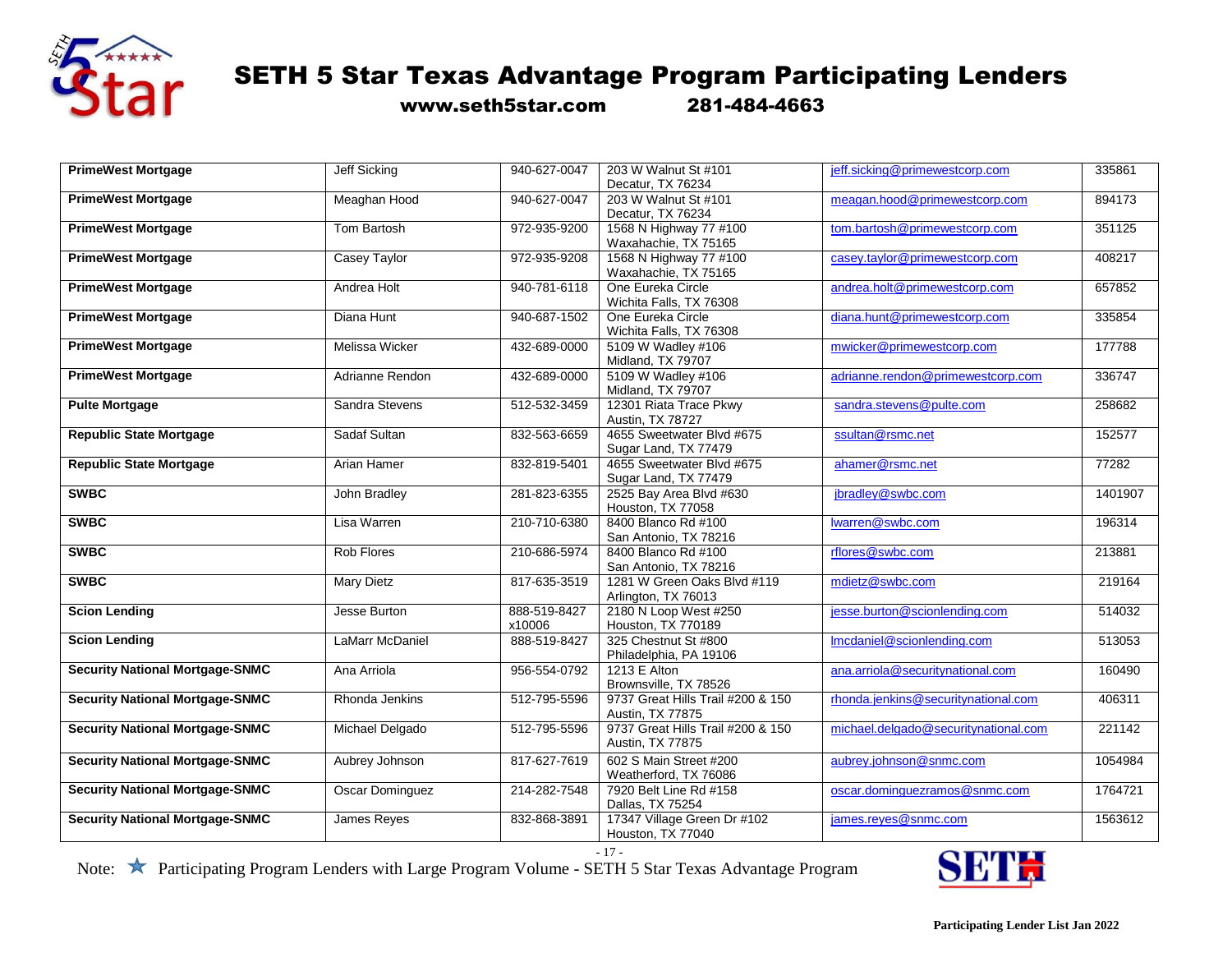

www.seth5star.com 281-484-4663

| <b>Sente Mortgage</b>            | Jenny Lack              | 254-394-2138 | 3400 E Central TX Expwy Bldg 100 | jenny.lack@sentemortgage.com       | 255360  |
|----------------------------------|-------------------------|--------------|----------------------------------|------------------------------------|---------|
|                                  |                         |              | #105 Killeen, TX 76543           |                                    |         |
| <b>Sente Mortgage</b>            | Dan Monson              | 281-657-0472 | 1616 South Voss #500             | dan.monson@sentemortgage.com       | 132111  |
|                                  |                         |              | Houston, TX 77057                |                                    |         |
| <b>Sente Mortgage</b>            | Vince Chacon            | 210-293-4307 | 14402 Blanco Rd #102             | vince.chacon@sentemortgage.com     | 208598  |
|                                  |                         |              | San Antonio, TX 78216            |                                    |         |
|                                  | Christian Peter Chacon  | 210-296-8556 | 14402 Blanco Rd #102             | christian.chacon@sentemortgage.com | 1004160 |
| <b>Sente Mortgage</b>            |                         |              |                                  |                                    |         |
|                                  |                         |              | San Antonio, TX 78216            |                                    |         |
| <b>Sente Mortgage</b>            | Linda Noder             | 817-769-6177 | 101 Summit Ave #1000             | linda.noder@sentemortgage.com      | 434559  |
|                                  |                         |              | Fort Worth, TX 76102             |                                    |         |
| <b>ServiceFirst Mortgage</b>     | Monica Mitchell-Rucker  | 903-266-1611 | 270 E Tyler St                   | monicarucker@servicefirstmtg.com   | 177962  |
|                                  |                         |              | Canton, TX 75103                 |                                    |         |
|                                  |                         |              |                                  |                                    |         |
| <b>ServiceFirst Mortgage</b>     | Tammy Cooper            | 903-266-1611 | 270 E Tyler St                   | tcooper@servicefirstmtg.com        | 1004160 |
|                                  |                         |              | Canton, TX 75103                 |                                    |         |
| <b>ServiceFirst Mortgage</b>     | <b>Terrie Goodloe</b>   | 817-925-8306 | 437 S W Wilshire #A-1            | tgoodloe@servicefirstmtg.com       | 875014  |
|                                  |                         |              | Burleson, TX 76028               |                                    |         |
| <b>ServiceFirst Mortgage</b>     | Lisa Keese              | 817-233-9226 | 124 W Renfro #200                | Ikeese@servicefirstmtg.com         | 221829  |
|                                  |                         |              |                                  |                                    |         |
|                                  |                         |              | Burleson, TX 76028               |                                    |         |
| <b>ServiceFirst Mortgage</b>     | Nash Wisdom             | 512-994-7091 | 10526 W Parmer Ln                | nwisdom@servicefirstmtg.com        | 514513  |
|                                  |                         |              | Austin, TX 78717                 |                                    |         |
| <b>ServiceFirst Mortgage</b>     | Jennifer Aleman         | 972-278-4651 | 3200 Broadway Blvd #125          | jaleman@servicefirstmtg.com        | 1257679 |
|                                  |                         |              | Garland, TX 75043                |                                    |         |
|                                  |                         |              |                                  |                                    |         |
| <b>ServiceFirst Mortgage</b>     | <b>Barbara Meager</b>   | 972-679-8912 | 3200 Broadway Blvd #120          | bmeager@servicefirstmtg.com        | 206828  |
|                                  |                         |              | Garland, TX 75043                |                                    |         |
| <b>ServiceFirst Mortgage</b>     | Kristy Osborn           | 972-841-9147 | 3200 Broadway Blvd #120          | kristyo@servicefirstmtg.com        | 206895  |
|                                  |                         |              | Garland, TX 75043                |                                    |         |
| <b>ServiceFirst Mortgage</b>     | John Best               | 972-608-7500 | 5741 Legacy Drive #317           | jbest@servicefirstmtg.com          | 400311  |
|                                  |                         |              |                                  |                                    |         |
|                                  |                         |              | Plano, TX 75024                  |                                    |         |
| <b>ServiceFirst Mortgage</b>     | <b>Richard Woodward</b> | 469-634-4512 | 6800 Weiskopf Ave #200           | rwoodward@servicefirstmtg.com      | 344963  |
|                                  |                         |              | McKinney, TX 75070               |                                    |         |
| <b>ServiceFirst Mortgage</b>     | Ruth Ann Dunham         | 817-804-0000 | 2400 Highway 287 North #100      | rdunham@servicefirstmtg.com        | 219157  |
|                                  |                         |              | Mansfield, TX 76063              |                                    |         |
|                                  |                         |              |                                  |                                    | 999896  |
| <b>Southwest Bank Mortgage</b>   | Dorinda Sherwood        | 806-771-9433 | 10115 Quaker Ave                 | dorinda.sherwood@southwbank.com    |         |
|                                  |                         |              | Lubbock, TX 79484                |                                    |         |
| <b>Southwest Bank Mortgage</b>   | Scott Smith             | 806-771-9433 | 10115 Quaker Ave                 | scott.smith@southwbank.com         | 497446  |
|                                  |                         |              | Lubbock, TX 79484                |                                    |         |
| <b>Southwest Bank Mortgage</b>   | <b>Michael Scott</b>    | 806-771-9433 | 10115 Quaker Ave                 | scott.smith@southwbank.com         | 595316  |
|                                  |                         |              | Lubbock, TX 79484                |                                    |         |
|                                  |                         |              |                                  |                                    |         |
| <b>Success Mortgage Partners</b> | <b>Kenneth Travis</b>   | 903-331-0892 | 4121 Gilmer Rd #200              | kenneth@travis-mortgage.com        | 231241  |
|                                  |                         |              | Longview, TX 75604               |                                    |         |
| <b>Success Mortgage Partners</b> | <b>Tony Psaromatis</b>  | 512-522-2501 | 7000 N Mopac Exwy #200 #2113     | tony@tonypsaromatis.com            | N/A     |
|                                  |                         |              | Austin, TX 78731                 |                                    |         |
|                                  |                         | 512-361-4274 | 5910 Courtyard Drive #170        |                                    |         |
| <b>Sun West Mortgage Company</b> | Suzette Johnston        |              |                                  | suzette.johnston@swmc.com          | 239090  |
|                                  |                         |              | Austin, TX 78746                 |                                    |         |
| <b>Sun West Mortgage Company</b> | <b>Ellen Exley</b>      | 512-361-4274 | 5910 Courtyard Drive #170        | ellen.exley@swmc.com               | 343027  |
|                                  |                         |              | Austin, TX 78746                 |                                    |         |

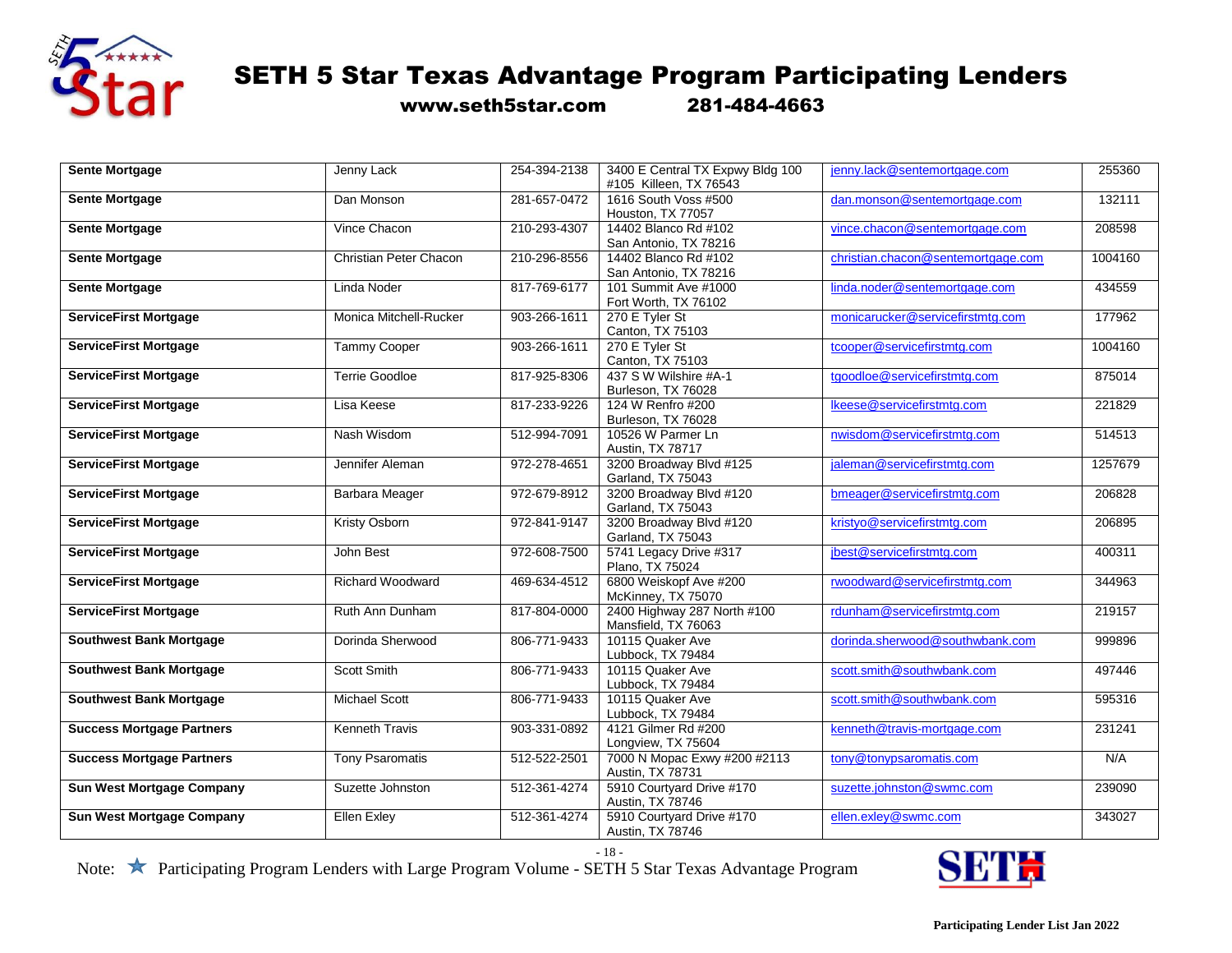

www.seth5star.com 281-484-4663

| <b>Sun West Mortgage Company</b>                            | La Trease Price                                              | 512-862-9986 | 5910 Courtyard Drive #170<br>Austin, TX 78746      | latrease.price@swmc.com             | 1672027 |
|-------------------------------------------------------------|--------------------------------------------------------------|--------------|----------------------------------------------------|-------------------------------------|---------|
| <b>Superior Mortgage</b>                                    | <b>Benny Outland</b>                                         | 281-704-8466 | 4819 Williams Dr<br>Georgetown, TX 78633           | benny@mysuperiorloan.com            | 239390  |
| <b>Supreme Lending</b><br>$\bigstar$<br>(Everett Financial) | LeighAnne Price<br>$\bigstar$<br>2021 5 Star Loan Officer    | 432-210-8894 | 4410 N Midkiff Rd #D-2<br>Midland, TX 79705        | leighanne.price@supremelending.com  | 1531656 |
| <b>Supreme Lending</b><br>★<br>(Everett Financial)          | Veronica Santos                                              | 806-676-6388 | 6900 I-40 West #270<br>Amarillo, TX 79106          | veronica.santos@supremelending.com  | 1048008 |
| <b>Supreme Lending</b><br>$\bigstar$<br>(Everett Financial) | Camilo Gutierrez<br>2021 5 Star Loan Officer                 | 832-969-2696 | 9720 Cypresswood Dr #350<br>Houston, TX 77070      | camilo.qutierrez@supremelending.com | 221404  |
| <b>Supreme Lending</b><br>★<br>(Everett Financial)          | <b>Adam Wolters</b>                                          | 281-733-4243 | 22762 Westheimer Pkwy #550A<br>Katy, TX 77450      | adam.wolters@supremelending.com     | 1019205 |
| <b>Supreme Lending</b><br>$\bigstar$<br>(Everett Financial) | Kim Harwell                                                  | 281-883-0054 | 24614 Kingsland Blvd<br>Katy, TX 77494             | kim.harwell@supremelending.com      | 1715549 |
| <b>Supreme Lending</b><br>★<br>(Everett Financial)          | <b>Chris McDonald</b>                                        | 281-883-0053 | 24614 Kingsland Blvd<br>Katy, TX 77494             | chris.mcdonald@supremelending.com   | 1589063 |
| <b>Supreme Lending</b><br>$\bigstar$<br>(Everett Financial) | Gabe Cardena<br>$\bigstar$<br>2021 5 Star Loan Officer       | 281-616-9116 | 16000 Park Ten Place #102<br>Houston, TX 77084     | gabe.cardenas@supremelending.com    | 224789  |
| <b>Supreme Lending</b><br>$\bigstar$<br>(Everett Financial) | Denise Tomasini<br>╈<br>2021 5 Star Loan Officer             | 281-968-3657 | 16000 Park Ten Place #102<br>Houston, TX 77084     | denise.tomasini@supremelending.com  | 220553  |
| <b>Supreme Lending</b><br>$\bigstar$<br>(Everett Financial) | <b>Franky Bonilla</b><br>$\star$<br>2021 5 Star Loan Officer | 281-899-5418 | 9720 Cypresswood #350<br>Houston, TX 77070         | franky.bonilla@supremelending.com   | 216607  |
| <b>Supreme Lending</b><br>$\bigstar$<br>(Everett Financial) | Ana Hernandez                                                | 972.546.4052 | 16775 Addison Rd #201<br>Addison, TX 75001         | ana.hernandez@supremelending.com    | 442479  |
| <b>Supreme Lending</b><br>$\bigstar$<br>(Everett Financial) | Eric Armendariz                                              | 214-964-9636 | 14841 N Dallas Pkwy #250<br>Dallas, TX 75254       | eric.armendariz@supremelending.com  | 176768  |
| <b>Supreme Lending</b><br>$\bigstar$<br>(Everett Financial) | Chris Brancato<br>$\bigstar$<br>2021 5 Star Loan Officer     | 972-447-5516 | 14841 N Dallas Pkwy #250<br>Dallas, TX 75254       | chris.brancato@supremelending.com   | 283469  |
| <b>Supreme Lending</b><br>$\bigstar$<br>(Everett Financial) | <b>Brenn Miller</b>                                          | 214-580-3015 | 14841 N Dallas Pkwy #250<br>Dallas, TX 75254       | brenn.miller@supremelending.com     | 1455506 |
| <b>Supreme Lending</b><br>$\bigstar$<br>(Everett Financial) | Molly Lawson                                                 | 972-447-5565 | 14841 N Dallas Pkwy #250<br>Dallas, TX 75254       | molly.lawson@supremelending.com     | 496895  |
| <b>Supreme Lending</b><br>$\bigstar$<br>(Everett Financial) | <b>Hugo Erives</b>                                           | 469-917-5350 | 14841 N Dallas Pkwy #250<br>Dallas, TX 75254       | hugo.erives@supremelending.com      | 1572608 |
| <b>Supreme Lending</b><br>$\bigstar$<br>(Everett Financial) | <b>Brian Phillips</b>                                        | 469-246-1103 | 2745 N. Dallas Pkwy #410<br>Plano, TX 75093        | brian.phillips@supremelending.com   | 1414612 |
| <b>Supreme Lending</b><br>★<br>(Everett Financial)          | <b>Marc Starr</b>                                            | 972-918-0404 | 4700 Dexter Dr #200<br>Plano, TX 75093             | marc.starr@supremelending.com       | 621782  |
| <b>Supreme Lending</b><br>$\bigstar$<br>(Everett Financial) | <b>Matthew McGuire</b>                                       | 972-479-5125 | 212 E Broadway St<br>Prosper, TX 75078             | matthew.mcquire@supremelending.com  | 620899  |
| <b>Supreme Lending</b><br>$\bigstar$<br>(Everett Financial) | <b>Robert Duppstadt</b>                                      | 817-424-5995 | 5592 Davis Blvd #100<br>N Richland Hills, TX 76180 | robert.duppstadt@supremelending.com | 884442  |
| <b>Supreme Lending</b><br>$\bigstar$<br>(Everett Financial) | Pam Anderson                                                 | 817-741-7536 | 131 Quest Ct<br>Keller, TX 76248                   | pam.anderson@supremelending.com     | 230875  |
| <b>Supreme Lending</b><br>$\bigstar$<br>(Everett Financial) | Jacque Murley                                                | 469-661-0223 | 6905 Stonewall Street #A<br>Greenville, TX 75402   | jacque.murley@supremelending.com    | 365334  |

- 19 -

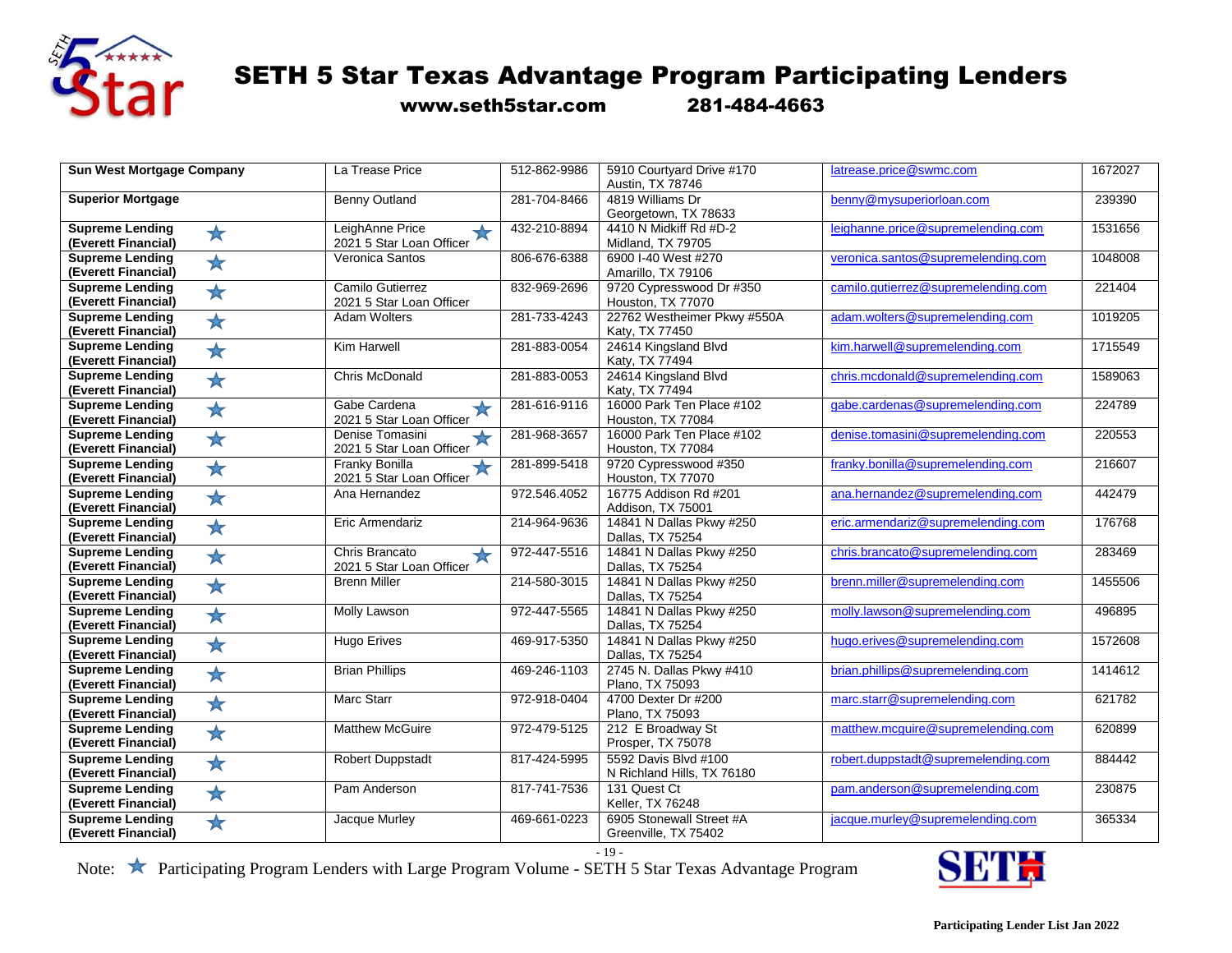

www.seth5star.com 281-484-4663

| <b>Supreme Lending</b><br>★<br>(Everett Financial)          | Kerra Garcia           | 361-510-8603 | 509 Lawrence St #201<br>Corpus Christi, TX 78401          | kerra.garcia@supremelending.com      | 184404  |
|-------------------------------------------------------------|------------------------|--------------|-----------------------------------------------------------|--------------------------------------|---------|
| <b>Supreme Lending</b><br>$\bigstar$<br>(Everett Financial) | Mary Stephens          | 512-415-0595 | 3520 Executive Center Dr #300<br>Austin, TX 78731         | mary.stephens@supremelending.com     | 234442  |
| <b>Summit Mortgage Corporation</b>                          | Evan Jansen            | 720-200-9480 | 8725 West 14 <sup>th</sup> Ave #200<br>Lakewood, CO 80215 | ejansen@summit-mortgage.com          | 128384  |
| <b>Summit Mortgage Corporation</b>                          | <b>Michael Bell</b>    | 719-344-8085 | 1001 Bannock St #120<br>Denver, CO 80204                  | mbell@summit-mortgage.com            | 1420600 |
| <b>Summit Mortgage Corporation</b>                          | <b>Bill Zimmerman</b>  | 208-929-0002 | 4700 North Cloverdale Rd #102<br>Boise, ID 83713          | billz@summit-mortgage.com            | 3773    |
| The Federal Savings Bank                                    | George Lourigan        | 512-717-0401 | 3613 Williams Dr #602<br>Georgetown, TX 78628             | glourigan@thefederalsavingsbank.com  | 1309812 |
| The Federal Savings Bank                                    | Jeff Mirabelle         | 512-813-1895 | 11211 Taylor Draper Ln #203<br>Austin, TX 78759           | jmirabelle@thefederalsavingsbank.com | 264517  |
| <b>Thrive Mortgage</b>                                      | Tony Abbas             | 832-715-2975 | 2825 Wilcrest Dr #172<br>Houston, TX 77042                | tony.abbas@thrivemortgage.com        | 882559  |
| <b>Thrive Mortgage</b>                                      | Karen Trevino          | 512-843-8448 | 4819 Williams Dr<br>Georgetown, TX 78633                  | karen.trevino@thrivemortgage.com     | 278552  |
| <b>Union Home Mortgage</b>                                  | Michelle Thompson      | 832-210-0734 | 24900 Pitkin Rd #308<br>Spring, TX 77386                  | mthompson@unionhomemortgage.com      | 184164  |
| <b>Union Home Mortgage</b>                                  | <b>Gail Brittian</b>   | 832-410-4271 | 18001 Highway 105 W #109<br>Montgomery, TX 77356          | gbrittian@unionhomemortgage.com      | 365334  |
| <b>Union Home Mortgage</b>                                  | <b>Brian L Smith</b>   | 512-523-6239 | 12600 Hill Country Blvd #R-275 #215<br>Bee Cave, TX 78738 | blsmith@unionhomemortgage.com        | 298917  |
| <b>University Lending Group</b>                             | <b>Charles Beasley</b> | 832-588-1799 | 23603 W Fernhurst Dr #2103<br>Katy, TX 77494              | cbeasley@university-lending.com      | 820701  |
| <b>US Mortgage Corporation</b>                              | <b>Nancy Miller</b>    | 918-806-8200 | 8282 South Memorial Drive #401<br>Tulsa, OK 74133         | nancy.miller@usmortgage.com          | 305434  |
| <b>Village Express Home Loans</b>                           | <b>Tomekia Hunt</b>    | 254-338-7222 | 2000 Highland Village Rd #B<br>Highland Village, TX 75077 | thunt@villageexp.com                 | 142687  |
| <b>Village Express Home Loans</b>                           | Darren Speck           | 972-567-0835 | 2000 Highland Village Rd #B<br>Highland Village, TX 75077 | dspeck@villageexp.com                | 241207  |
| <b>Wallick &amp; Volk Mortgage Lending</b>                  | Jane Gregg             | 979-690-1779 | 4090 State Hwy 6 South<br>College Station, TX 77845       | jane.gregg@wvmb.com                  | 608394  |
| <b>Wallick &amp; Volk Mortgage Lending</b>                  | <b>Traci Green</b>     | 361-576-9889 | 5003-A John Stockbauer St<br>Victoria, TX 77904           | traci.green@wvmb.com                 | 621856  |
| <b>Verity Mortgage</b>                                      | <b>Randi Mills</b>     | 214-507-6601 | 16970 Dallas Pkwy #401<br>Dallas, TX 75248                | randi@veritymortgage.com             | 418434  |
| <b>VIP Mortgage</b>                                         | Andrew Ibarra          | 210-926-9100 | 2722 W Bitters Rd #115<br>San Antonio, TX 78248           | anderwibarra@vipmtg.com              | 1775931 |
| <b>VIP Mortgage</b>                                         | Joseph Bass            | 817-201-3550 | 2722 W Bitters Rd #115<br>San Antonio, TX 78248           | joebass@vipmtg.com                   | 621512  |
| <b>VIP Mortgage</b>                                         | Jason Anderson         | 210-326-9948 | 2722 W Bitters Rd #115<br>San Antonio, TX 78248           | janderson@vipmtg.com                 | 1432776 |